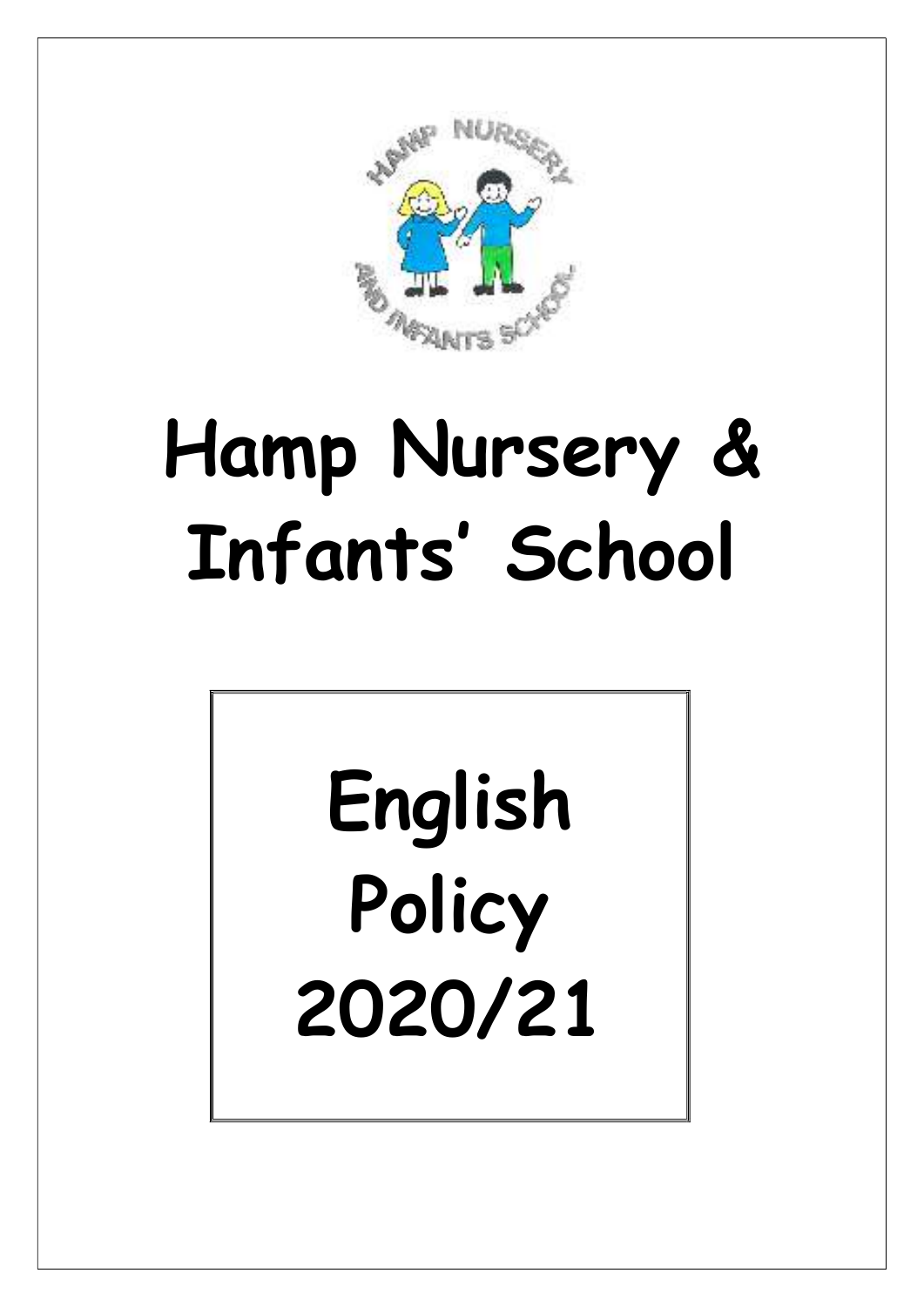#### Rationale

'English has a pre-eminent place in education and in society. A high-quality education in English will teach pupils to speak and write fluently so that they can communicate their ideas and emotions to others, and through their reading and listening, others can communicate with them. Through reading in particular, pupils have a chance to develop culturally, emotionally, intellectually, socially and spiritually. Literature, especially, plays a key role in such development. Reading also enables pupils both to acquire knowledge and to build on what they already know. All the skills of language are essential to participating fully as a member of society; pupils who do not learn to speak, read and write fluently and confidently are effectively disenfranchised.' The National Curriculum 2014'

At Hamp Nursery and Infants' School we believe that English is the principal medium through which we communicate. It is also the means by which we make sense of our world. We use language in many different ways and for a wide range of purposes. Language is integral to learning across the curriculum and is of fundamental importance in all aspects of school and public life.

#### Recent developments

In order to continue to raise standards in writing we have undertaken an initiative proven to be successful in "closing the gap" in schools with similar settings to our own. Pie Corbett's "Talk for Writing" works on the basic principle that children need to have the necessary language embedded within them in order to be able to employ it in their writing. Only once they have internalised the story, the patterns and the language will they be able to learn and master the skills necessary to produce good quality writing.

At Hamp Nursery and Infants' School our aims for the teaching of English fully encompass the beliefs of "Talk for writing" and as such "Talk for writing" is now our priority for Literacy teaching within daily lessons in all classes following the 6 week structure of Imitation, Innovation, Invention, two weeks non-fiction and one week of assessment. We have invested in resources and training to enable all staff to provide a high quality language rich environment, and to deliver consistently good teaching and learning opportunities. Ongoing monitoring and observations by the subject leader and SLT will continue to raise standards and ensure good practice.

Alongside "Talk for Writing" Phonics and (Guided) Reading will also be taught daily. All learning is differentiated to meet the needs of the children, including any G&T or SEN. Any further intervention, as identified by ongoing formative and summative assessment, must wherever possible be accommodated within the child's own classroom to provide a secure and familiar learning environment.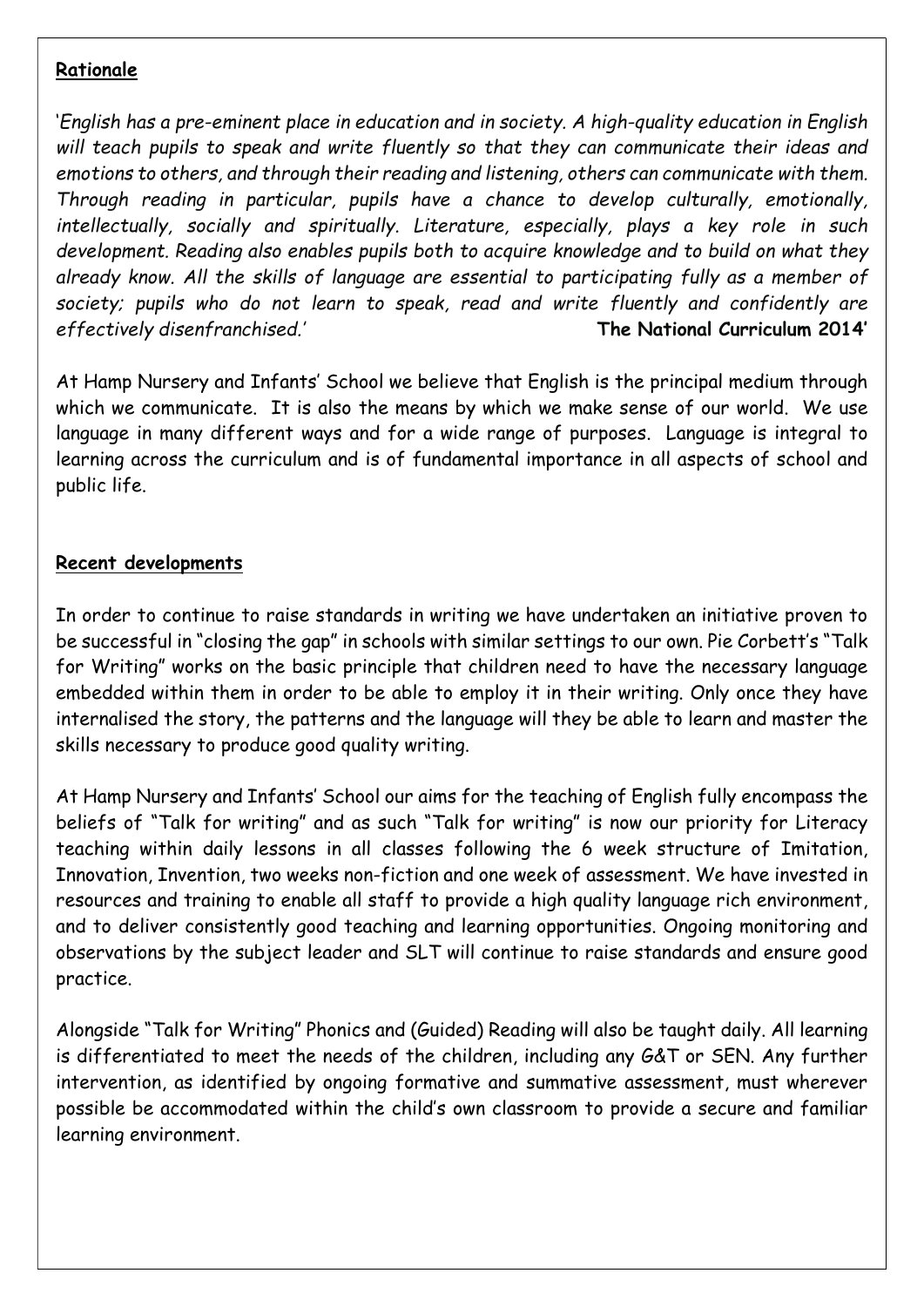#### Aims for the Teaching of English

- To develop children's ability to communicate freely, effectively and confidently in spoken and written English.
- To help children understand how language enables them to experience and appreciate their world and also to experience the world of imagination.
- To encourage children to understand the function and importance of English through the discrete study of its patterns and structures.
- To provide children with opportunities to extend and develop their use of English through a variety of teaching styles and learning situations.
- To provide a range of activities including "Talk for Writing", covering the Early Years Foundation Stage Framework for Communication, Language and Literacy Development, and the twelve strands of learning in the Primary Framework for Literacy.
- To provide activities and links across the whole curriculum where children can develop and practise their understanding and use of English
- To recognise and value the language skills that children have already acquired and to build on these, taking into account individual strengths and weaknesses.

## Speaking and Listening Policy

We have been working as a whole staff to develop Speaking and Listening throughout the school. This area of the policy is subject to change and under constant review throughout the 2020/21 academic year.

#### Rationale

We believe in the importance of Speaking and Listening and the direct influence these have on our pupils' development and learning. Our overall aim is to develop children's ability to speak clearly and confidently, and to listen carefully with understanding in a wide variety of situations. There has been a focus on developing our Speaking and Listening program, we have worked as a whole staff to develop this throughout our school.

#### Aims

We aim to enable our children:

- To listen attentively and respectfully to the ideas, thoughts and opinions of others, in a thoughtful and reflective manner.
- To communicate their ideas, thoughts and opinions effectively.
- To speak clearly, confidently and appropriately in a variety of situations.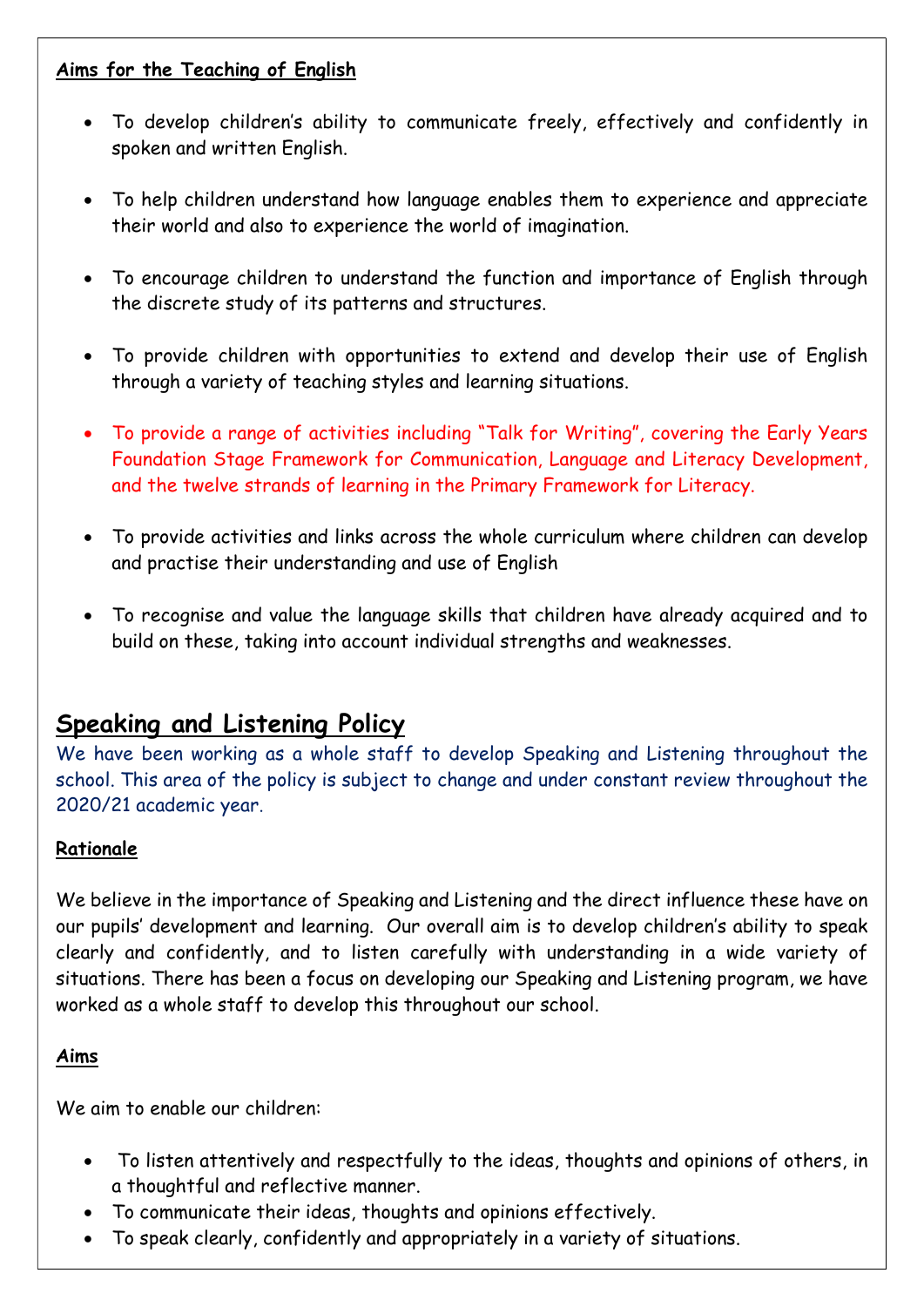- To develop a wide vocabulary and learn the skills needed to formulate, clarify and express their ideas.
- To appreciate the richness of the English language.
- To respond imaginatively and creatively to language.

#### These aims are addressed in the following ways:

#### Prioritising Speaking and Listening

Analysis of data from the Foundation Stage profile entry assessments and Pathways booklets show a trend for declining levels in speaking and listening skills when children begin school. In order to address this ongoing trend and close the gap for this crucial life skill, at Hamp Nursery and Infant's school we place a higher emphasis on the development of Speaking and listening skills. As well as it's vital role in "Talk for writing" this should be reflected in all areas of the curriculum, both in planning and in time allocation. As a whole staff we have worked pn developing the teaching and practicing of Speaking and Listening throughout the school. All lessons should, in some part, provide opportunity for speaking and listening development. Teachers will show where the planning of teaching and practicing of Speaking and Listening will take place in lessons by highlighting this in purple on their planning.

#### Providing Good Models

Teachers and TAs must at all times demonstrate good models of spoken English and good models of interpersonal communication through story-telling, reading aloud, class and group discussions and one to one conversations with children and with other staff.

#### Encouraging pupil talk in whole class and small group teaching situations across the curriculum

At the beginning of new units of work children are encouraged to recall and explain what they already know. To develop confidence and to maximize opportunities for contributions, teachers often ask children to share ideas with a 'talk partner' before sharing ideas with the whole class. Plenary sessions are seen as opportunities for children to talk about what they have learned and for them to practice new vocabulary.

#### Using other subjects to reinforce speaking and listening skills

Speaking and listening is central to learning in all subjects. We endeavour to develop these skills across the curriculum and in all aspects of school life. Some lessons such as PSHE and RE provide specific opportunities to teach respectful listening, sharing of ideas and to develop turn-taking skills. Other subject areas must also include opportunities not only to use speaking and listening as a tool, but to teach speaking and listening skills at appropriate levels as identified by EYFS/KS1 assessments. The teaching and practising of speaking and listening will be highlighted in purple on teachers planning.

#### Using STC to support communication and comprehension

Somerset Total Communication is used throughout the school to support teaching and learning in all areas of school life. "Talk for writing" promotes the same principles. All staff have had some basic STC training, with some staff progressing to level 2. Signing and visual symbols, generated using 'Widget' are widely used to aid comprehension and language acquisition.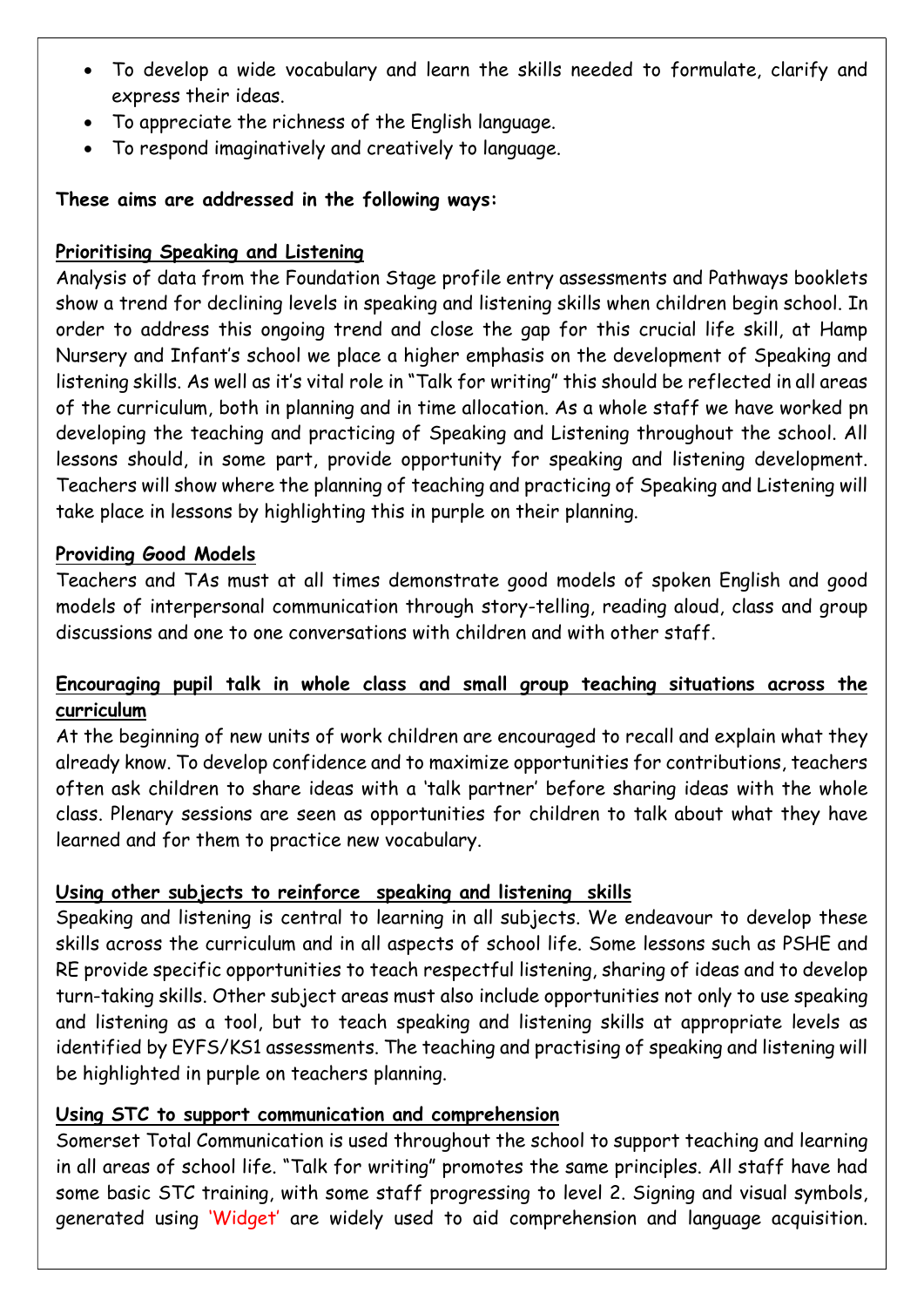Teachers and support staff recognise the importance of eye contact, voice inflection and gesture to ensure children's engagement and understanding.

#### Teaching specific topic related vocabulary

At the start of all new curriculum topic teachers identify and teach new vocabulary, supported with STC real objects, photographs or symbols as appropriate.

#### Role-play and Drama

The use of role-play areas, story sacks, puppets and whole class drama is a central feature across the school, and across the curriculum, as well as being a central feature of "Talk for writing". All classes and the Nursery now have both storytelling areas and Role-play areas linked directly to the focus of their "Talk for writing" story.

#### Teacher Questioning

Teachers aim to challenge and extend children's thinking through differentiated questioning in all subjects. Teachers are aware of the importance of open questions, of allowing 'thinking time' and of the importance of asking children to explain and amplify their answers. Children are encouraged to become "teacher" and to ask and challenge each other through questioning.

#### Planning for Speaking and Listening

Discrete units of work for Speaking and Listening are planned from the 'Early Years Foundation Stage Framework: Communication, Language and Literacy Development' and from the 'Primary National Strategy Framework for Literacy'. Speaking and Listening Core Learning objectives, Links to the Speaking and Listening objectives are also included in NLS Medium Term Planning Units. Speaking and listening is integral to "Talk for writing".

Weekly planning must show specific speaking and listening opportunities across all key stages and across different areas of the curriculum. These opportunities will be highlighted in Purple on weekly planning. Teachers must plan for and produce a Half Termly Medium term planning using the standardized format.

#### Implementation in the Foundation Stage

Children enter our Nursery unit and Foundation classes with varying abilities of speech, listening and concentration skills, as identified in the children's baseline and Foundation Stage Profiles. It is our policy that teachers will:

- Plan a range of activities and experiences, including daily "Talk for writing" to develop good speaking and listening skills across the six areas of learning (See Early Years Policy and the Early Years Foundation Stage Framework).
- Promote, through structured experiences, an effective and sustained concentration span.
- Deliver the speaking and listening constituents of the Communication, Language and Literacy Development leading to the Early Learning Goals from the Early Years Foundation Stage Framework.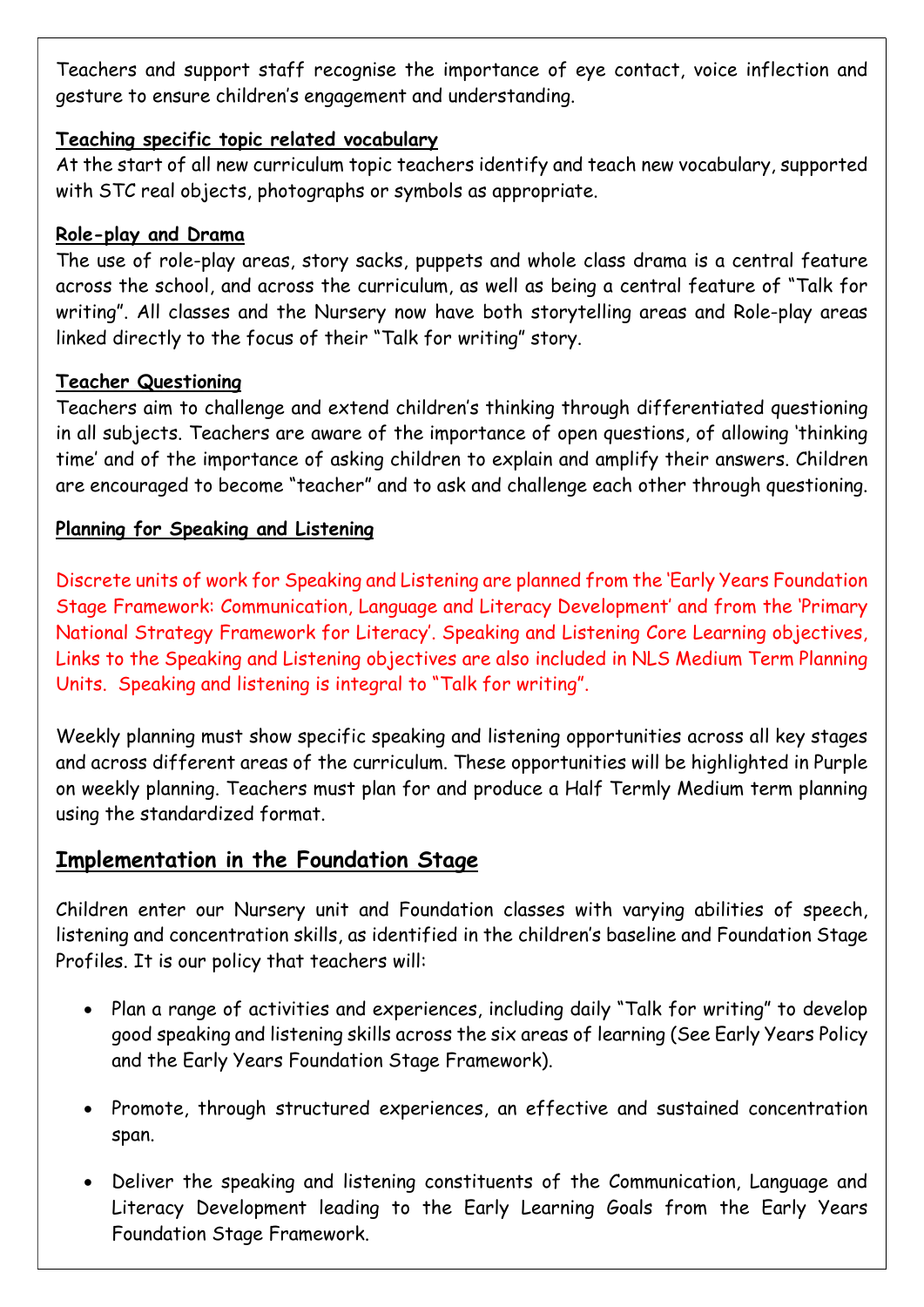- In Reception classes, deliver the NLS core learning objectives for Speaking and listening as outlined in the four strands – 'Speaking; Listening and responding; Group discussion and interaction; and Drama' within the Primary National Literacy Framework.
- Plan for children's phonological awareness and development, as detailed in the Primary National Strategy programme 'Letters and Sounds'. Teach phonics daily in appropriate sized groups, providing high quality teaching at the appropriate level as identified by the Letters and Sounds assessments.
- Plan and work with the SENCO, the Gifted and Talented Coordinator and support staff where individual pupil support is required (see Special Needs and Gifted and Talented Policies).
- Use ongoing Letters and sounds, and Pathways assessments to inform planning and provide for children's next steps, including moving onto the National Key Stage One Curriculum when appropriate. This may not necessarily be when children move into Year One, it could be earlier or later.

#### Implementation at Key Stage 1

Pupils engage in daily "Talk for writing" lessons where speaking and listening are given a high profile. Core Learning objectives from the Speaking and Listening strands of the National Literacy Strategy are included in literacy lessons, and half-termly objectives are planned from the QCA Speaking, Listening, Learning: in order to cover the four strands of Speaking; Listening; Group discussion and Interaction; and Drama. Where appropriate, links are made from the QCA objectives to the NLS Medium Term Planning Units. To ensure a breadth of study we endeavour to teach knowledge, skills and understanding through a wide range of curriculum activities, contexts and purposes. It is our policy that teachers will:

- Organise classroom/lessons to enable a range of teaching styles and learning processes to take place.
- Try to ensure pupils experience a variety of mixed ability and mixed gender groups.
- Deliver a daily literacy lesson following the "Talk for writing" planning which will include both whole class and small group speaking and listening skills.
- Deliver phonological awareness following the Primary National Strategy programme 'Letters and Sounds'.
- Plan and work with the SENCO, the Gifted and Talented Co-ordinator and support staff to meet individual pupils' additional educational needs (See Special Needs and Gifted and Talented Policies).
- Plan for speaking and listening skills to be acquired and practised through a range of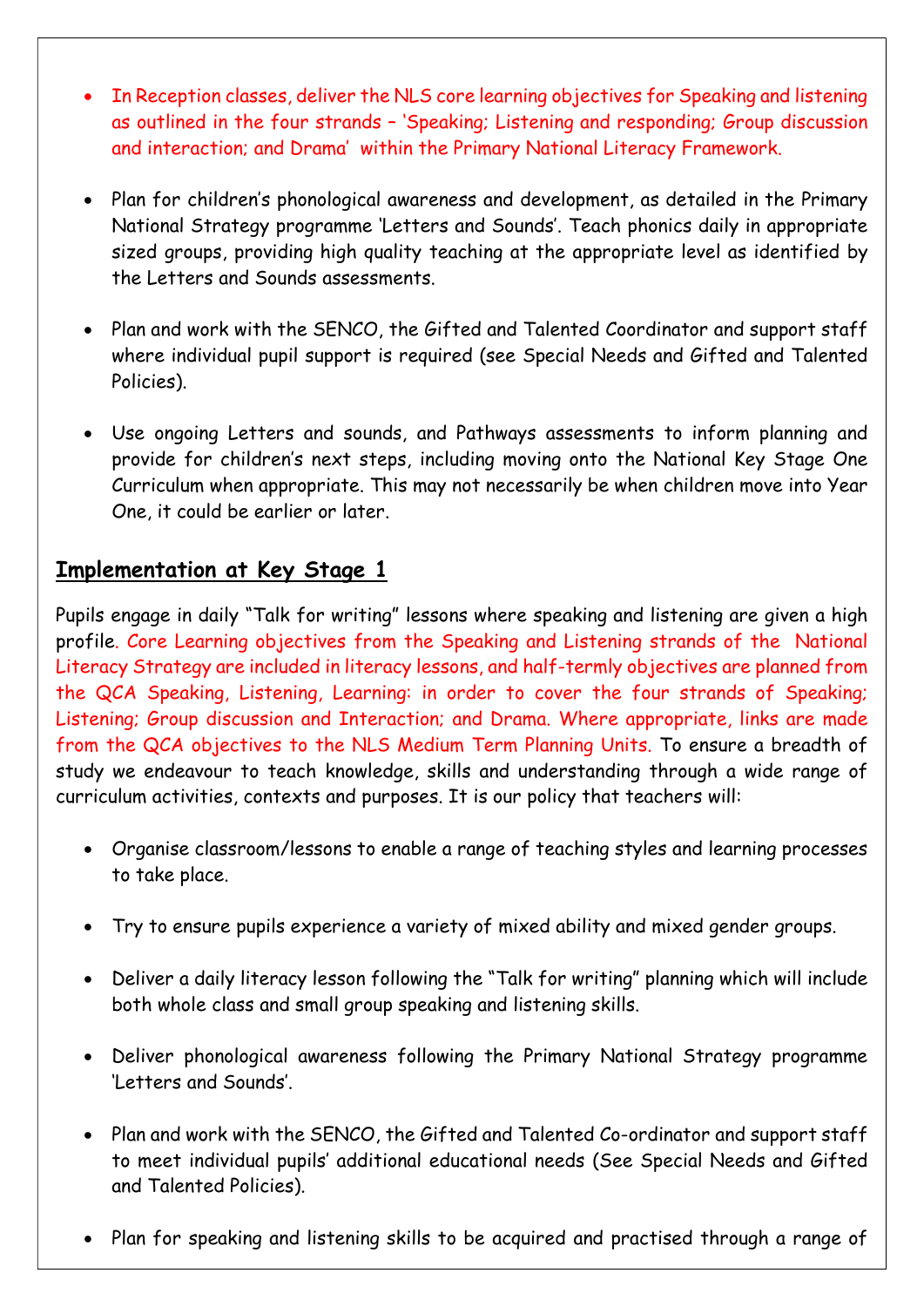cross-curricular activities.

- Plan for and assess discrete skills, through delivery of the four strands Speaking; Listening; Group discussion and interaction and Drama from the QCA Speaking, Listening and Learning: working with children at Key Stages 1 and 2.
- Promote the use of expressive and descriptive language.
- Maintain and encourage an environment where pupils' concentration skills can be developed.
- Use Somerset Total Communication as appropriate.
- Implement and promote story- telling throughout the school as part of the 'Talk for Writing' initiative.
- Use ongoing Pathways and KS1 assessments to inform planning and provide for children's next steps, including continuing on the EYFS curriculum until appropriate to move on. This may not necessarily be when children move into Year One, it could be earlier or later.

## Reading Policy

 "The most proficient writers in any class are always readers. It is impossible to write any type of text without being familiar with the linguistic patterns. The issue for many children is not so much a 'lack of imagination' but rather a lack of the building blocks with which to be imaginative." Pie Corbett 2008

We have been working as a whole staff to develop our Reading schemes throughout the school. This area of the policy is subject to change and under constant review throughout the 2020/21 academic year.

#### Rationale

We believe reading provides the key for most areas of learning. It is our aim to create a reading environment which provides a rich and stimulating variety of texts, and a reading atmosphere and ethos which values reading and brings words alive. We encourage parents to share books and other reading materials with their children. Our overall aim is to enable children to become fluent, enthusiastic, independent and reflective readers.

#### Aims

We aim to enable our children:

- To read independently, fluently and expressively, with understanding and enjoyment.
- To read a wide range of texts, both for pleasure and information.
- To respond critically and personally to their reading.

These aims are addressed in the following ways: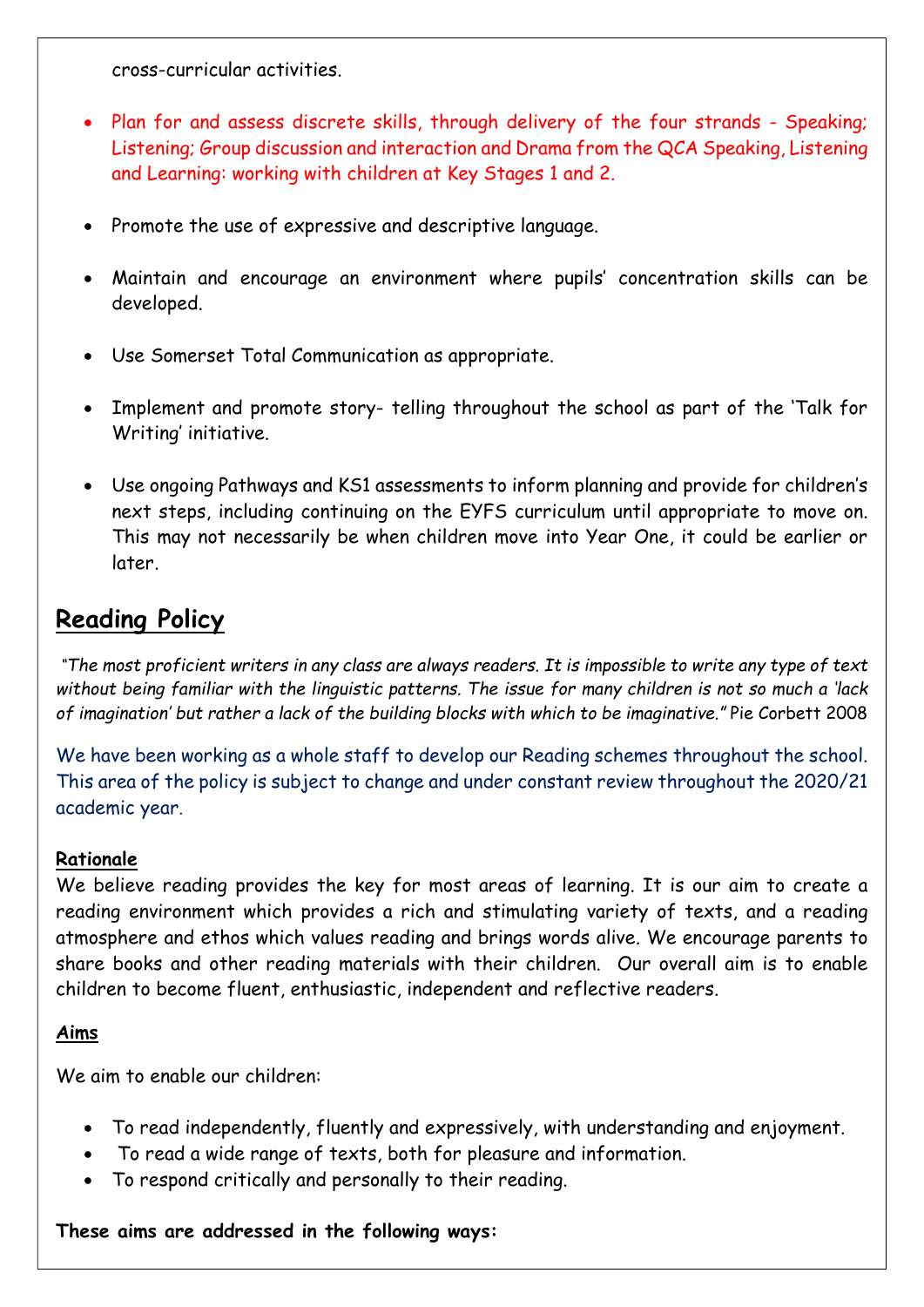#### Modelling fluent, expressive and enthusiastic reading

Teachers and TAs realise they have an important role in modelling reading behaviours for children across the school. Oral story telling and reading aloud provide opportunities to extend children's language development and to give children access to texts which they might not yet be able to access as independent readers. "Talk for writing" embraces the idea of enthusiastic and exciting storytelling before working to deconstruct a story or text and understand how to create the same styles and techniques in children's own writing. Therefore it is vitally important to provide children with a rich and varied diet of literature, bringing words and stories alive for the children, in order to enable them to begin to develop the skills necessary to do this for themselves. Whole class story time is timetabled daily. Parents are encouraged to read to and with their children.

#### Classroom Book Corners

Classrooms must all have their own attractively displayed and welcoming "book" or "reading" corners which children can use independently. All have their own book stocks. Children are able to read and browse different types of books which are well organised. The school buys into the county's school library service 'Resources 4 Learning' and teachers make good use of this resource. Topic boxes and fiction are borrowed on half-termly and termly loans, ensuring that classroom collections are regularly changed.

#### Shared and Guided Reading

In line with the NLS, Shared and Guided reading sessions are the vehicles for the teaching of reading. The searchlights model is central (teaching children to use phonic, graphic, contextual and grammatical cues to help them read) and teachers model these strategies during Shared and Guided Reading. Reading for meaning and the development of comprehension skills is encouraged from the start. Reading is taught daily, in all year groups with a balance of Guided and Independent sessions, depending on the age, ability and needs of the class. Guided Reading planning and assessment formats are used alongside individual reading assessments to inform and plan appropriately to meet the needs of all children.

#### Individual Reading

As a school we feel it is important to continue children's reading development on an individual basis. Individual reading builds on strengths and weaknesses identified in Shared and Guided reading sessions. Similarly, information recorded about an individual's progress can be developed and extended during Shared and Guided reading lessons. Teachers plan for children to read individually, at least twice a week, with either the teacher or the TA. Books and high frequency words are changed regularly and parents are asked to hear their children read at home as often as possible. Individual reading books are levelled according to 'Book Bands for Guided Reading' and have been reorganized by SLT and Literacy Lead to match Phonological phase. (See Appendix B).

#### Encouraging and Inspiring

We operate a 'Share-a-book' scheme in order to expose children to a larger range of texts and to widen their reading experience. Children choose a book from a selection of 'real' books stored in the classroom. They take this book home and keep it for a week. The intention is that parents and/or siblings will share these texts with the children, reading and talking about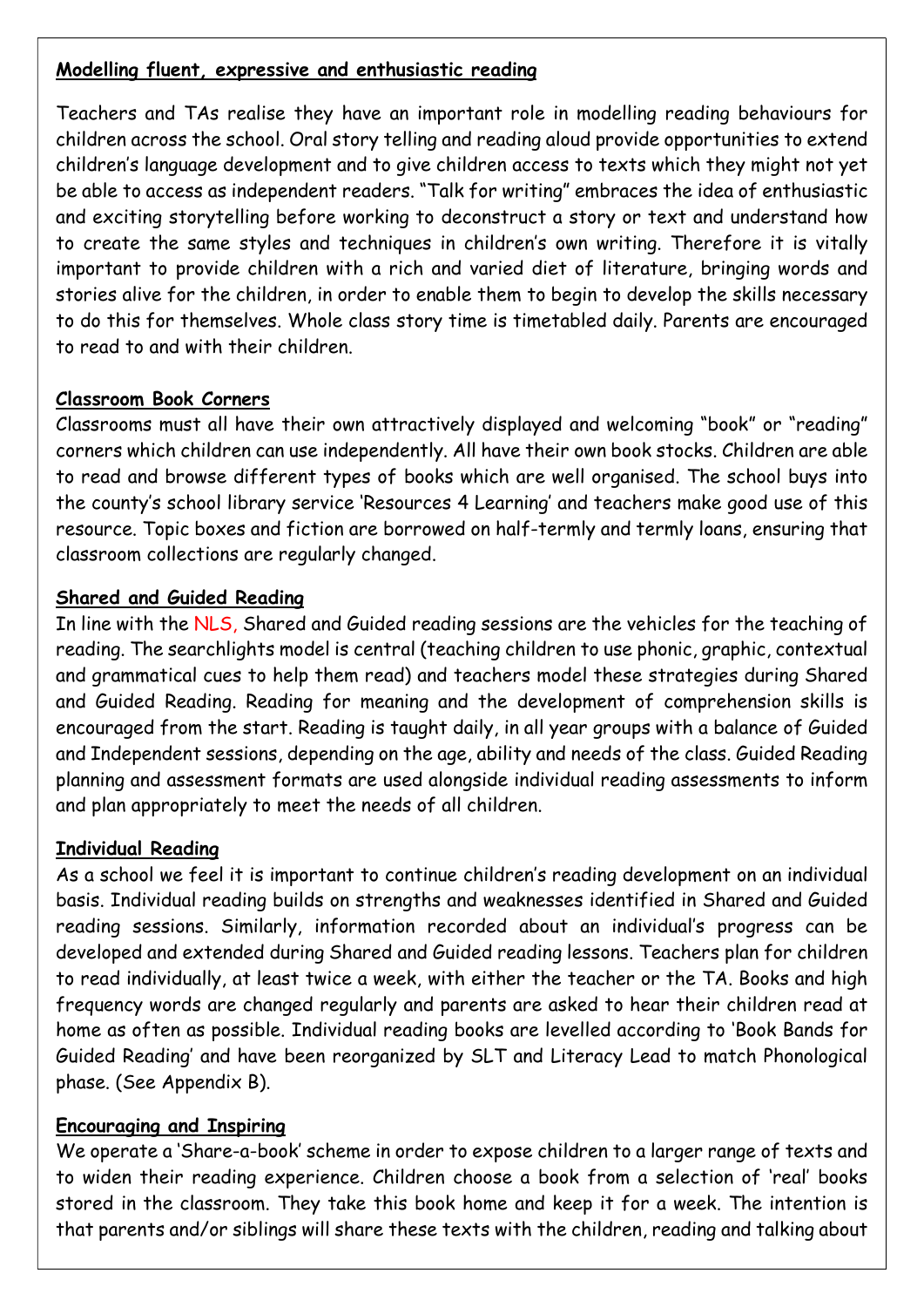the stories or information. We hope to encourage parents to share texts with their children in order to develop their reading independence and enjoyment. (See Appendix A). Children are encouraged to use the local library through organised visits from the local children's librarian and class visits to the town library. School runs a monthly book club, and a yearly book fayre, and activities are organised to support and celebrate World Book Day.

#### Display and Use of STC

Displays around the schools are given high priority. They are well labelled, and captions and notices are used to provide opportunities for discussion and shared and independent reading. Somerset Total Communication symbols are used to support text in a range of curriculum areas. Teachers use real objects, photographs or Widget symbols to introduce new vocabulary and to supplement word banks. Visual clues are used to support and develop the early reading process.

#### Reading across the Curriculum

Children are encouraged to apply their reading skills across all curriculum subjects. This includes an understanding of information texts and how they work both in print and on screen (ICT). Each "Talk for writing" unit includes both a fiction and non-fiction element, which provides an ideal opportunity to enlarge children's reading material and experience with a broad range of non-fiction text types. Planning for the Foundation subjects, such as Science or History is linked to these units wherever possible to ensure breadth of learning, and to provide a "real" context and purpose for reading and Literature.

#### Implementation in the Foundation Stage

Children enter our Nursery and Foundation classes with differing experiences of reading and understanding of books, stories and rhymes. It is our policy that teachers will:

- Create an attractive and stimulating reading environment that is rich in a variety of texts and reading experiences.
- Plan a variety of pre-reading activities to develop visual awareness and an understanding that print conveys meaning.
- Deliver the reading constituents of the Communication, Language and Literacy Development leading to the Early Learning Goals from the Early Years Foundation Stage Framework.
- In Foundation classes, deliver the NLS core learning objectives for Reading, as outlined in the three strands- 'Word recognition: decoding (reading) and encoding (spelling); Word structure and spelling; and Understanding and interpreting texts'.
- Plan and teach phonics daily, one blending session and one segmenting session, in order to develop phonological and phonemic awareness as detailed in the Primary National Strategy's programme 'Letters and Sounds'. This will be supplemented with actions and resources from the 'Jolly Phonics' scheme.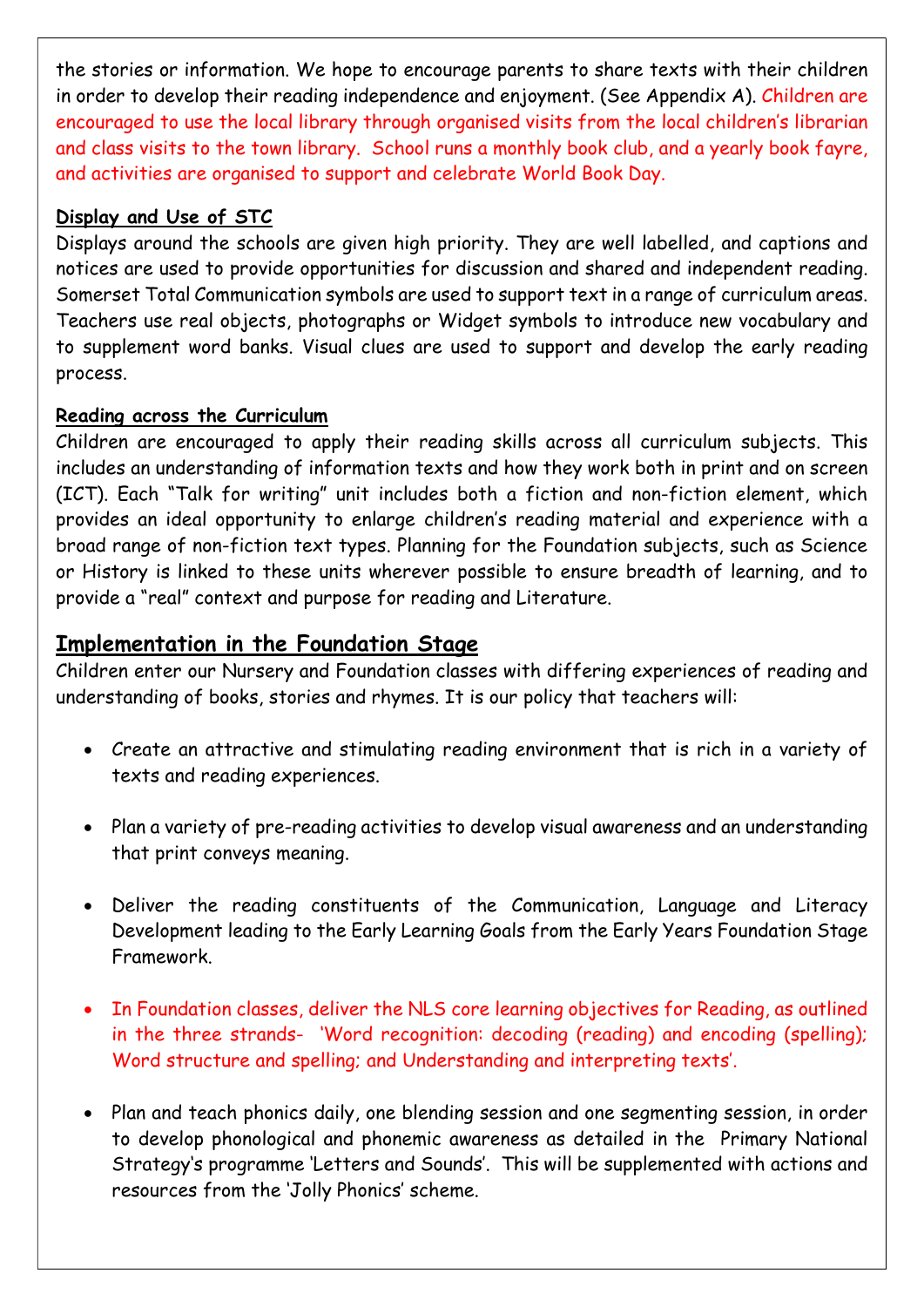- Introduce the 'Share-a-Book' scheme, encouraging parents to share texts with their children (See Appendix A).
- In Foundation classes, by October half term pupils will begin their individual reading and will be taught to read a set of 9 words from the first 45 high frequency words. Once familiar with these children will then be given further words and a book to learn. They will be able then to take these home to practise with parents/carers.
- Plan and work with the SENCO, the Gifted and Talented Coordinator and support staff where individual pupil support is required (See Special Needs and Gifted and Talented Policies).
- Use Somerset Total Communication as appropriate.
- Use ongoing Pathways assessments to inform planning and provide for children's next steps, including moving onto the National Key Stage One Curriculum when appropriate. This may not necessarily be when children move into Year One, it could be earlier or later.

#### Implementation at Key Stage 1

Children engage in literacy lessons where reading strategies are taught and where a range of texts are used to deliver the learning objectives. To ensure a breadth of study we endeavour to teach knowledge, skills and understanding through a wide range of activities, contexts and purposes. It is our policy that teachers will:

- Create a varied and stimulating reading environment and plan for a range of reading experiences.
- Deliver the National Literacy Core Learning objectives for reading, as outlined in the three strands- 'Word recognition: decoding (reading) and encoding (spelling); Word structure and spelling; and Understanding and interpreting texts'.
- Deliver daily literacy lessons following the "Talk for writing" structure which will include shared text work; phonic and word activities; guided group reading and plenary sessions where pupils can practice and demonstrate their understanding of reading strategies.
- Through daily lessons, plan and teach phonological awareness and spelling activities following the Primary National Strategy's programme 'Letters and Sounds' and as appropriate 'Support for Spelling'.
- Plan and work with the SENCO, the Gifted and Talented Coordinator and support staff, where individual pupil support is required (See Special Needs and Gifted and Talented Policies).
- Plan for reading independence to be acquired and practiced through a range of crosscurricular themes and activities.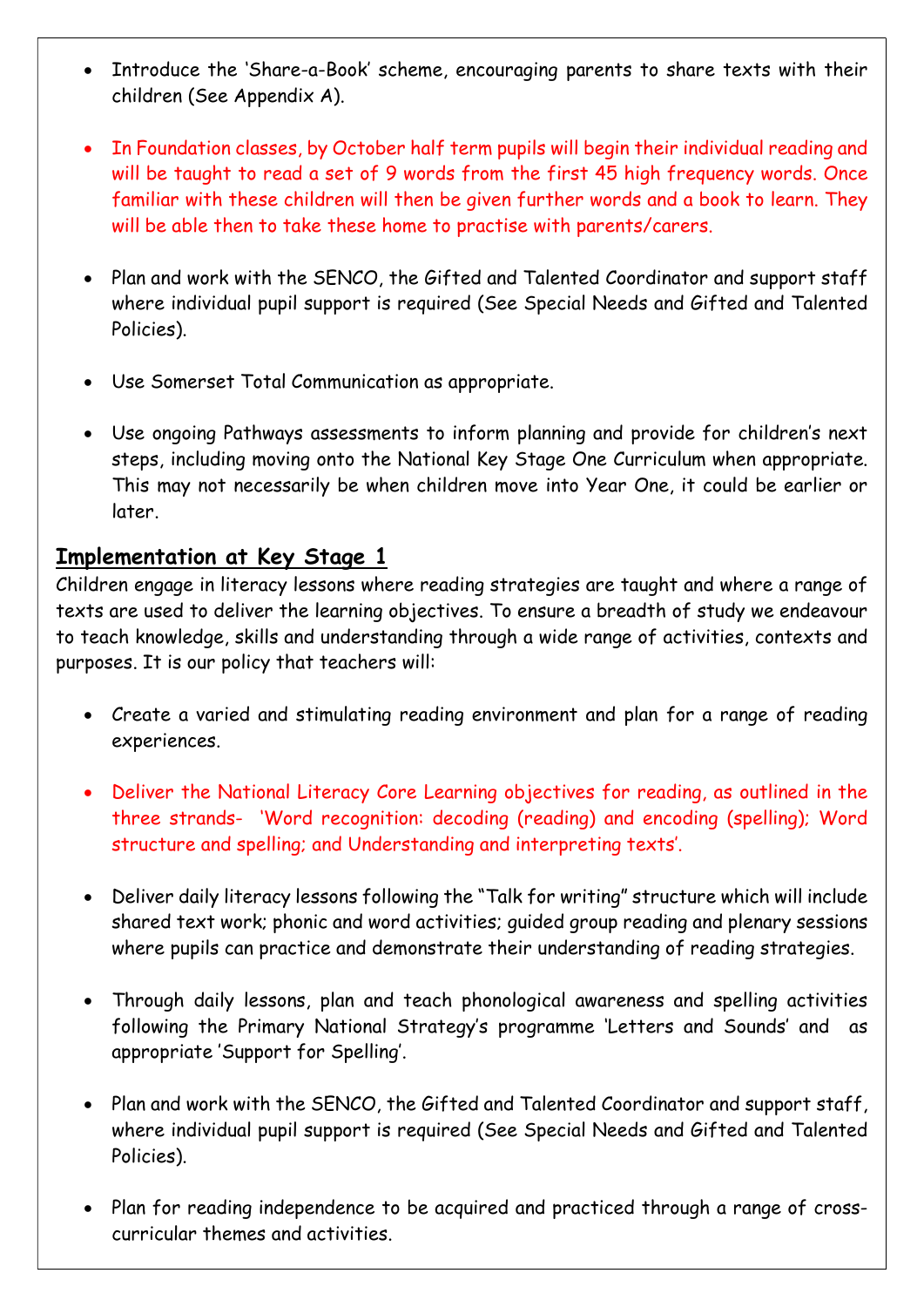- Continue to offer the 'Share-a-Book' scheme and encourage parents to read and share texts with their children (See Appendix A).
- Develop individual reading using the banded reading materials and the high frequency words from National Literacy Strategy.
- Use ongoing Pathways and KS1 assessments to inform planning and provide for children's next steps, including continuing on the EYFS curriculum until appropriate to move on. This may not necessarily be when children move into Year One, it could be earlier or later.

## Writing Policy

"Good writing arises out of having something to say – a view, an idea, a story, an exciting event and intriguing discoveries." Pie Corbett 2008

#### Rationale

We want our children to understand the need to organise and communicate their ideas effectively and accurately in written form, to feel they have something of value to write about, to know they have "something to say". Our overall aim is to enable pupils to write confidently, clearly and enthusiastically for a range of purposes.

#### Aims

We aim to enable our children:

- To develop an understanding of the writing process to convey meaning.
- To write accurately and confidently for a variety of purposes and audiences.
- To understand the conventions of writing, including grammar, punctuation and spelling.
- To develop a consistent and clear handwriting style and to be aware of the importance of presentation in order to communicate effectively.
- To plan, draft and edit their writing.
- To feel valued as writers and to appreciate the writing of others.

#### These aims are addressed in the following ways:

#### The Development of Writing Skills

"Talk for writing" is taught from the beginning of the Early Years right through to the end of Key Stage One. Children learn to join in and tell a story or non-fiction text. Through shared and modeled writing children are taught how to recognise the patterns, language and style, to repeat these, to change and adapt them, then to invent their own ideas, and finally to put their ideas down on paper; how to "write". Children are initially taught through guided group sessions to use their phonic skills, to space words and to understand the idea of a sentence. As they make progress the focus and learning objectives progress to include higher level skills. Through these sessions the practitioner may be focusing on particular learning objectives and as such helping children to achieve by correcting their work and identifying next steps. However we strongly believe that to encourage enthusiastic writers and to promote self-esteem we need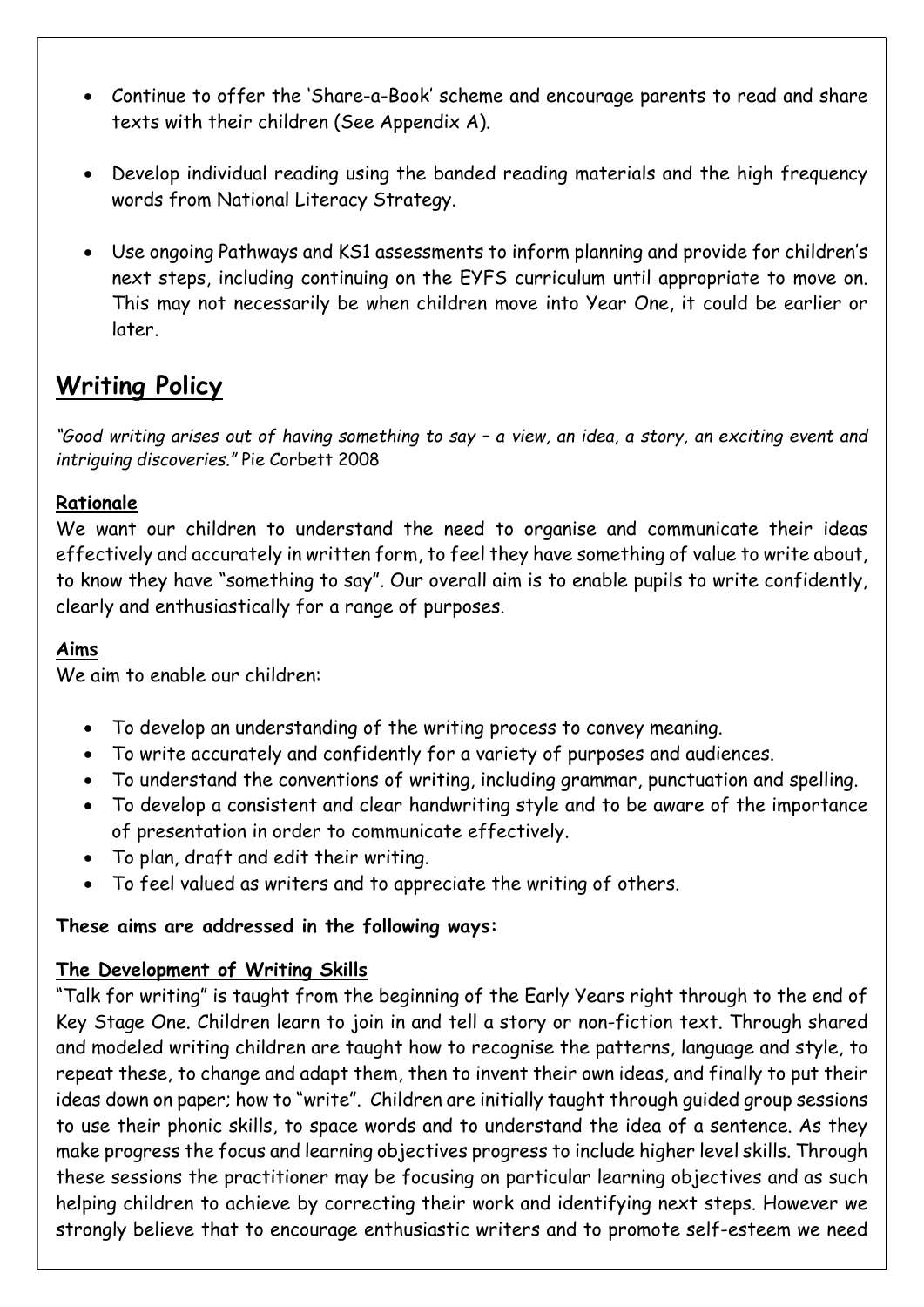to place equal value on the child's "creations". We need to praise children's attempts at writing whatever the outcome, helping the child to acquire the drive to improve and become more efficient learners. We use next steps (EYFS) and targets (KS1) with the children, alongside the promotion of independent learning.

We do also recognise that the earlier children acquire the necessary phonic skills, the easier it will be for them to write in this way. For this reason, a strong emphasis is placed on the teaching of phonics. As they go through the school, children are encouraged to use phonic knowledge alongside a growing repertoire of 'sight' words and to use dictionaries to help them to spell. Children are taught to plan and talk about what they intend to write and to rehearse their sentences orally before committing them to paper and teachers model this approach in Shared Writing. At the end of each "Talk for writing" unit a piece of individual writing is assessed, from which writing targets are set. Planning for the next unit can then incorporate the needs of the individual writers. Evidence of writing is kept in a separate "writing assessment" book with one piece of work from the end of each term. This is updated from the beginning of Early Years to the end of Key Stage One.

#### Providing a Purpose for Writing

We recognise the need to provide stimulating shared experiences to encourage and inspire children to write and now use the 'Talk for writing' approach across all areas of the curriculum. We also recognise that the most proficient writers in any class are always the readers. Children need plenty of reading experience in any new genre before attempting to write in that way for themselves. Teachers plan for writing across the curriculum to encourage children to see the relevance and application of different text types in a variety of situations.

#### Shared and Guided Writing

"Talk for writing" in line with the National Literacy Strategy, promotes the importance of Shared Writing and Guided Writing for the teaching of writing. Whilst in some situations whole class delivery may be appropriate, we believe that to meet the needs of all individuals in each class, identified by their assessments, shared and guided writing are most effective when taught in smaller groups. Teachers use the strategies of 'teacher modelling', 'scribing' and 'supported composition' flexibly and imaginatively in order to help children to 'think like a writer'. Each class is stocked with whiteboards and pens so that all children can be actively involved in Shared Writing at all times. Interactive whiteboards, across the school, are also used in the shared writing process. 'Talk for Writing' actively promotes shared reading and writing.

#### Creativity and Thinking Time

Teachers realise the importance of thinking time within the creative writing process. Storytelling, drama and role-play are also given high priority in the writing process. Children can develop story ideas – characters, settings, openings and events through drama, dance and discussion.

#### Encouraging and Celebrating

We aim to create an environment which encourages children to develop their interest and enthusiasm for writing. Real purposes for writing are highlighted and encouraged where -ever possible. Children's attempts at writing are valued as forms of communication and expression. Their writing is celebrated through class display work and celebration assemblies.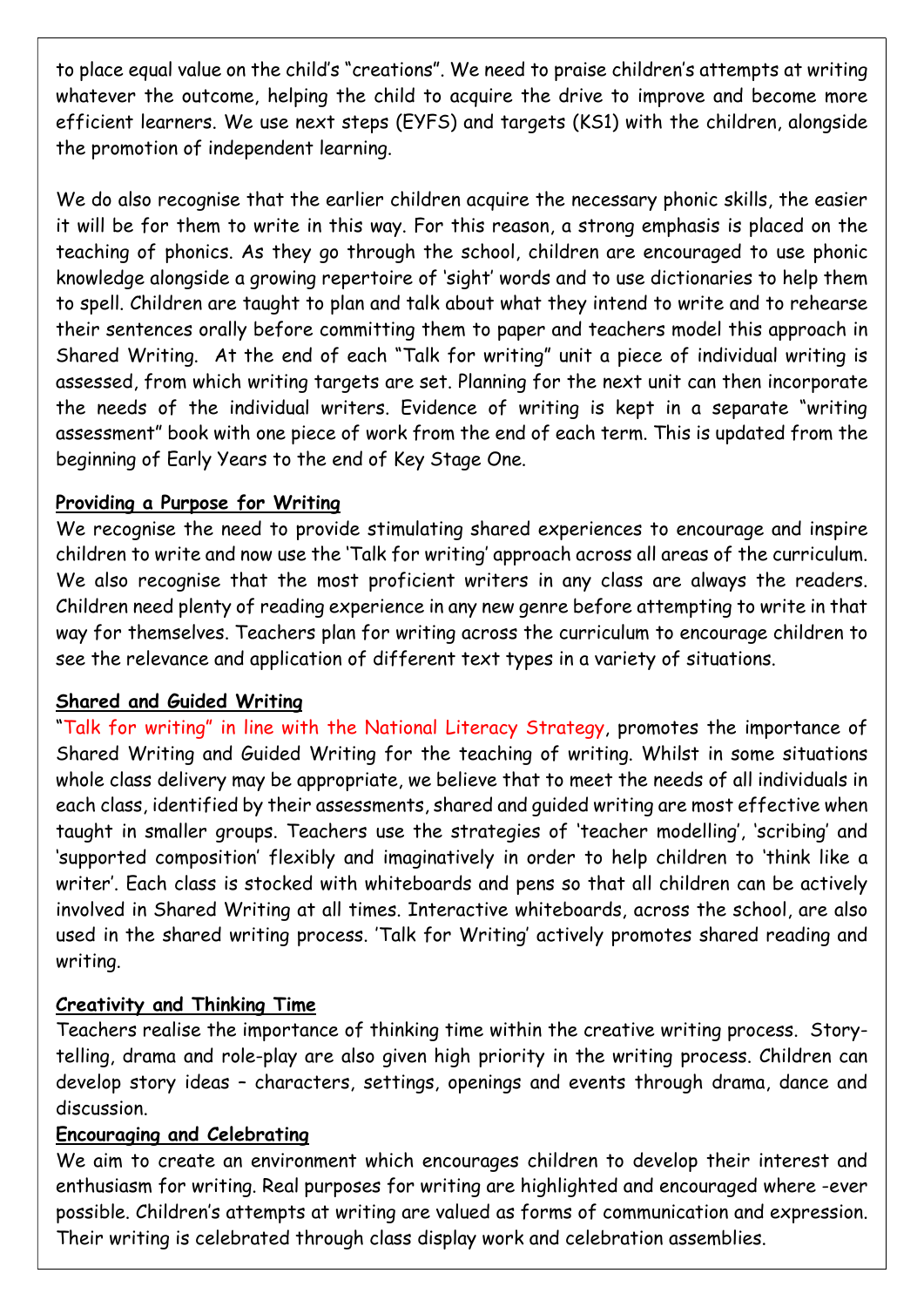#### Implementation in the Foundation Stage

Children enter our Nursery and Foundation classes with varying abilities of writing and markmaking. They also have differing experiences and understanding of the purposes of writing. It is our policy that Nursery and Foundation teachers will:

- Follow the "Talk for writing" structure, giving it priority within the timetable to deliver high quality daily lessons.
- Create stimulating environments within the classrooms where children can develop their understanding of the purpose and range of writing.
- Provide a varied range of opportunities for children to practise mark-making and early pre-writing skills.
- Develop 'emergent writing opportunities' where children are encouraged to produce their own attempts at writing through structured activities and 'play writing' through the use of role-play and writing areas.
- Deliver the writing constituents of the Communication, Language and Literacy Development leading to Early Learning Goals from the Early Years Foundation Stage Framework.
- In Foundation classes, deliver the NLS Core Learning objectives for Writing, as outlined in the five strands – Engaging with and responding with texts; Creating and shaping texts; Text structure and organization; Sentence structure and punctuation; and Presentation.
- Plan and teach daily phonics, in order to develop phonological and phonemic awareness as detailed in the Primary National Strategy's programme 'Letters and Sounds'. This will include the teaching of letter shape recognition and letter formation. This will be supplemented with actions and resources from the 'Jolly Phonics' scheme.
- Plan structured activities to develop awareness of presentation; good pencil control and to practise correct letter formation using our agreed school handwriting style (See Appendix C).
- Plan experiences in order that children can develop an understanding of grammar and punctuation.
- Plan and work with the SENCO, the Gifted and Talented Coordinator and support staff where individual pupil support is required (See Special Needs and Gifted and Talented Policies).
- Use ongoing Pathways assessments to inform planning and provide for children's next steps, including moving onto the National Key Stage One Curriculum when appropriate.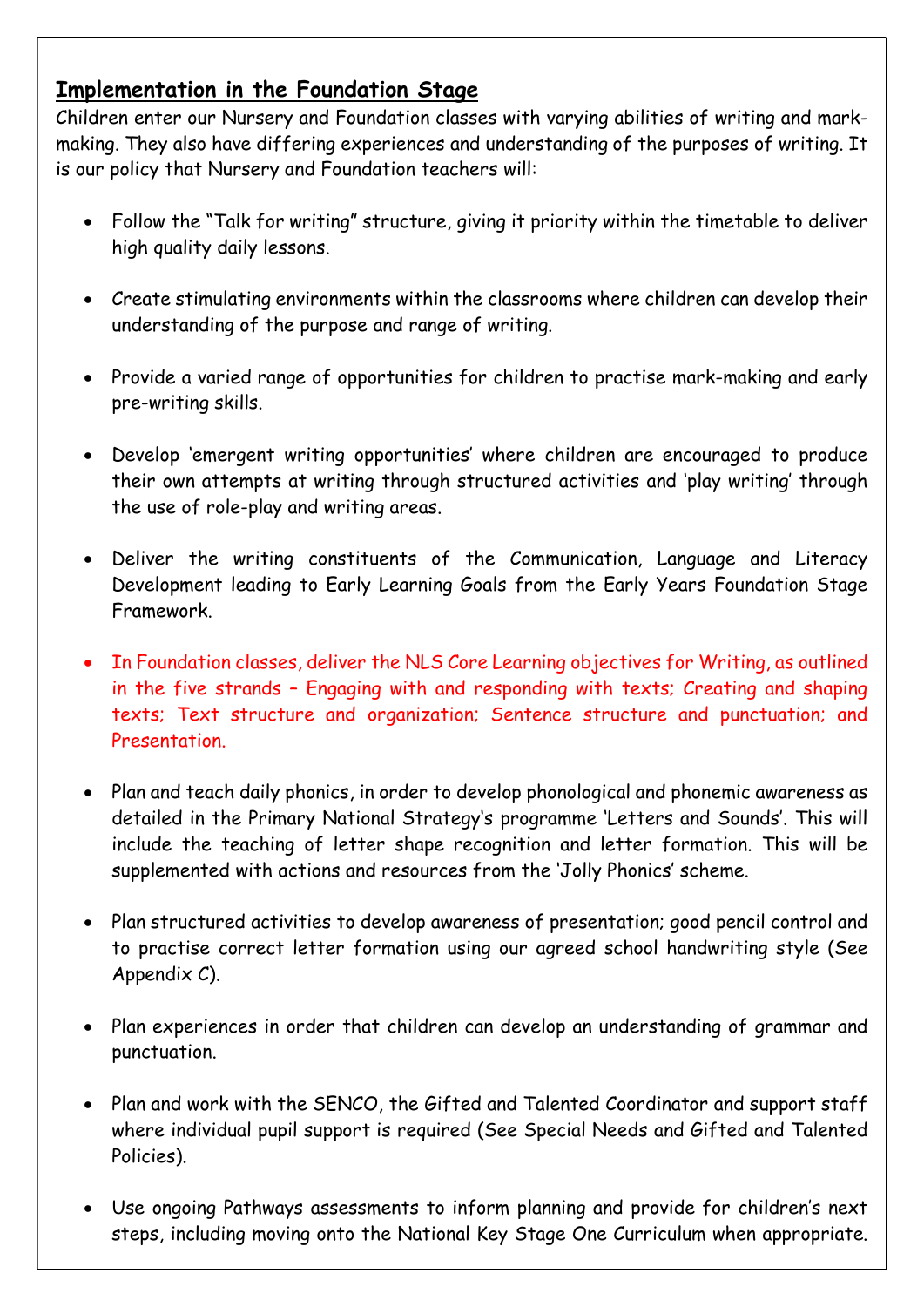This may not necessarily be when children move into Year One, it could be earlier or later.

#### Implementation at Key Stage 1

Children engage in literacy lessons where the purposes of writing and writing processes are made explicit. To ensure a breadth of study teachers endeavour to teach knowledge, skills and understanding through a wide range of activities, contexts and purposes across the curriculum. It is our policy that teachers will:

- Follow the "Talk for writing" structure, giving it priority within the timetable to deliver high quality daily lessons.
- Create a varied and stimulating writing environment where children can continue to develop their understanding of the different purposes and audiences for writing.
- Plan activities where children can extend their emergent writing skills and self correction strategies in their spelling.
- Deliver the NLS core learning objectives for writing, as outlined in the five strands -Engaging with and responding with texts; Creating and shaping texts; Text structure and organization; Sentence structure and punctuation; and Presentation.
- Deliver literacy lessons following the NLS Framework and Medium Term Planning Units which will include areas of 'Developing Early Writing' and 'Talk for Writing'; drama and role-play; shared writing; guided writing; directed phonics and spelling sessions; grammar and punctuation activities; and plenary activities where children can demonstrate their understanding of the writing processes.
- Plan daily phonic and spelling activities following the NLS 'Letters and Sounds' programme and as appropriate teach activities from 'Support for Spelling' and 'No-Nonsense Spelling'.
- Plan and work with the SENCO, the Gifted and Talented Coordinator and support staff where individual pupil support is required (See Special Needs and Gifted and Talented Policies).
- Plan structured activities to teach neat presentation and correct letter formation following our agreed handwriting style. (See Appendix C). Children will be taught joined writing in Year 2, as felt appropriate by the teacher.
- Provide regular handwriting practice in order to develop spacing; sizing ascenders and descenders; and using lines accurately.
- Plan for writing independence and presentation skills to be practised through a range of cross curricular themes and activities.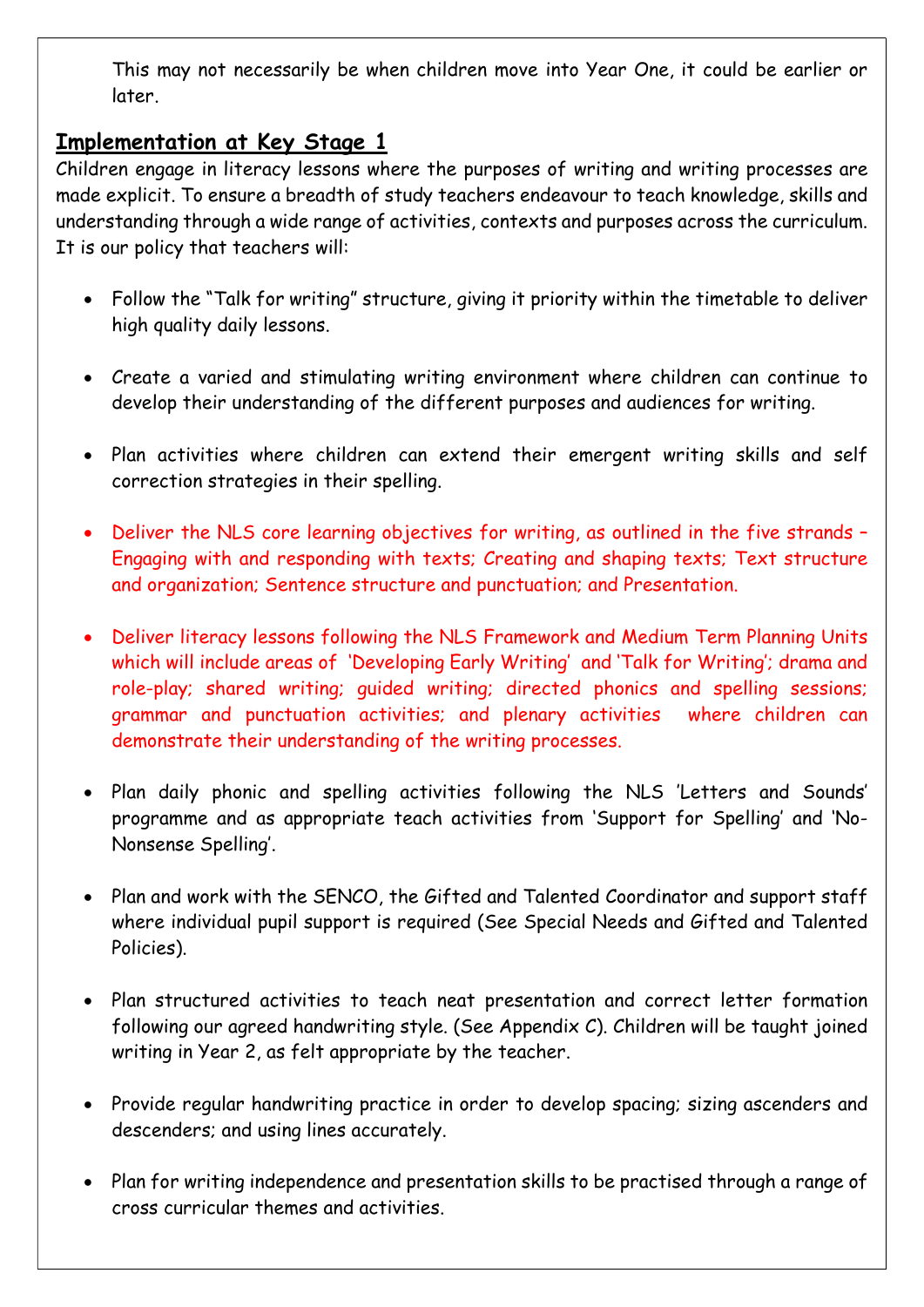Use ongoing Pathways and KS1 assessments to inform planning and provide for children's next steps, including continuing on the EYFS curriculum until appropriate to move on. This may not necessarily be when children move into Year One, it could be earlier or later.

## Phonics and Spelling

#### Rationale

In order to write competently and with confidence we believe children need to be aware of a range of phonic and spelling strategies. As their writing is to be read by others, children's writing will need to become increasingly more accurate, legible and well presented.

#### Aims

We aim to teach phonics and spelling systematically and regularly in all classes and the following principles are followed:

- Aural discrimination, phonemic awareness and rhyme awareness are vital prerequisites for good spelling.
- Repetition and consolidation are important, in order that spelling becomes automatic. Children need to learn specific strategies to help them remember spellings (visual, auditory and kinaesthetic).
- The teaching of phonics and spelling is most effective where teaching is lively, interactive and investigative.
- Children should be encouraged to apply their phonic and spelling skills in all areas of the curriculum.

#### Implementation at EYFS and Key Stage 1

Phonics is to be taught daily in appropriately sized smaller groups with activities differentiated to meet the children's individual needs. Letters and sounds Phase assessments are used alongside the Pathways assessments for planning.

The teaching of phonics is based on the Primary National Strategy's programme 'Letters and Sounds: Principles and Practice of High Quality Phonics.' Where the children attain Phase Six in 'Letters and Sounds' further teaching of spelling activities are planned from 'Support for Spelling' and 'No Nonsense Spelling'.

We also use actions and visual supports from the commercial scheme 'Jolly Phonics' to reinforce phoneme/grapheme awareness. High frequency words, which are not phonetically regular, are taught discretely in accordance with the National Literacy Strategy and 'Letters and Sounds'. As children progress through the school, dictionaries and spelling banks are used as appropriate. Spelling lists are also given, when appropriate, to practise at home to support key aspects of learning but these are not given as 'spelling tests'.

## **Handwriting**

#### Rationale

We believe it is important for children to develop pride in their work and its presentation. Children need to develop clear legible handwriting for all curriculum areas.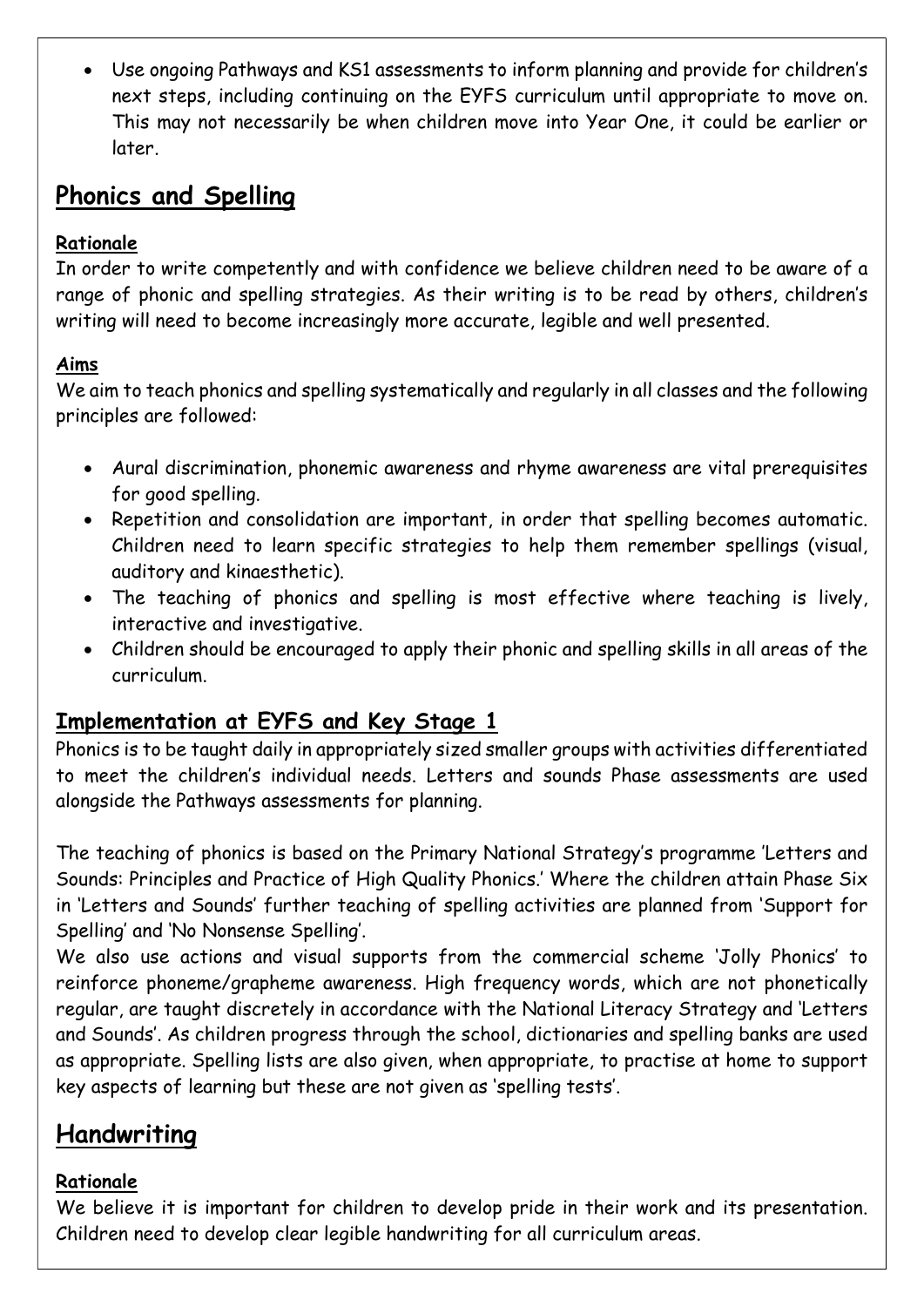#### Aims

We aim to develop handwriting by:

- Planning for the development of fine motor skills from the earliest stage through manipulation activities e.g. scissors, painting, sewing etc.
- Encouraging children to hold writing implements correctly and to sit appropriately;
- Providing regular opportunities for handwriting sessions.
- Using the school handwriting style and teaching the correct letter formation of this style in EYFS See Appendix C) and then following the Penpals program when ready to move onto KS1 (which includes joined writing).
- Modelling correct letter formation and good presentation in Shared writing activities and in general classroom practice and display.
- Use ongoing Pathways and KS1 assessments to inform planning and provide for children's next steps, including continuing on the EYFS curriculum until appropriate to move on. This may not necessarily be when children move into Year One, it could be earlier or later.

Teachers also refer and use the handwriting guidance in NLS 'Developing Early Writing' and 'Letters and Sounds'.

## Our Approach to the Teaching of English

The school has embraced the aims of the National Literacy Strategy, and each class now prioritises a daily "Talk for Writing" lesson, daily phonics and daily reading. Individual reading continues to be planned for within the weekly timetable. Where appropriate, teachers plan in additional time for extended writing. At the end of the Reception Year children are streamed into Year One classes by the SLT where they follow the curriculum most appropriate for their needs, and again when moving from Year 1 to 2. Children with identified Special Educational Needs are therefore streamed together where additional TA support is provided. The SENCO works alongside the class teacher to plan literacy objectives and to provide additional support programmes. The Early Years Foundation Stage Framework and the NLS are delivered in the following ways:

#### The Foundation Stage

The teaching of English in the Nursery and Foundation classes is developed through "Talk for writing", phonics, guided reading, topic based activities, stories, rhymes, games and imaginative play providing daily experiences in a stimulating environment. Teachers follow the 'Early Years Foundation Stage Framework and Curriculum Guidance for Communication, Language and Literacy Development'. It is our policy that teachers will:

- Deliver a high quality and well planned "Talk for writing" lesson, phonics and reading session every day.
- Enable children to become independent learners.
- Pay particular attention to the development of phonological awareness using 'Letters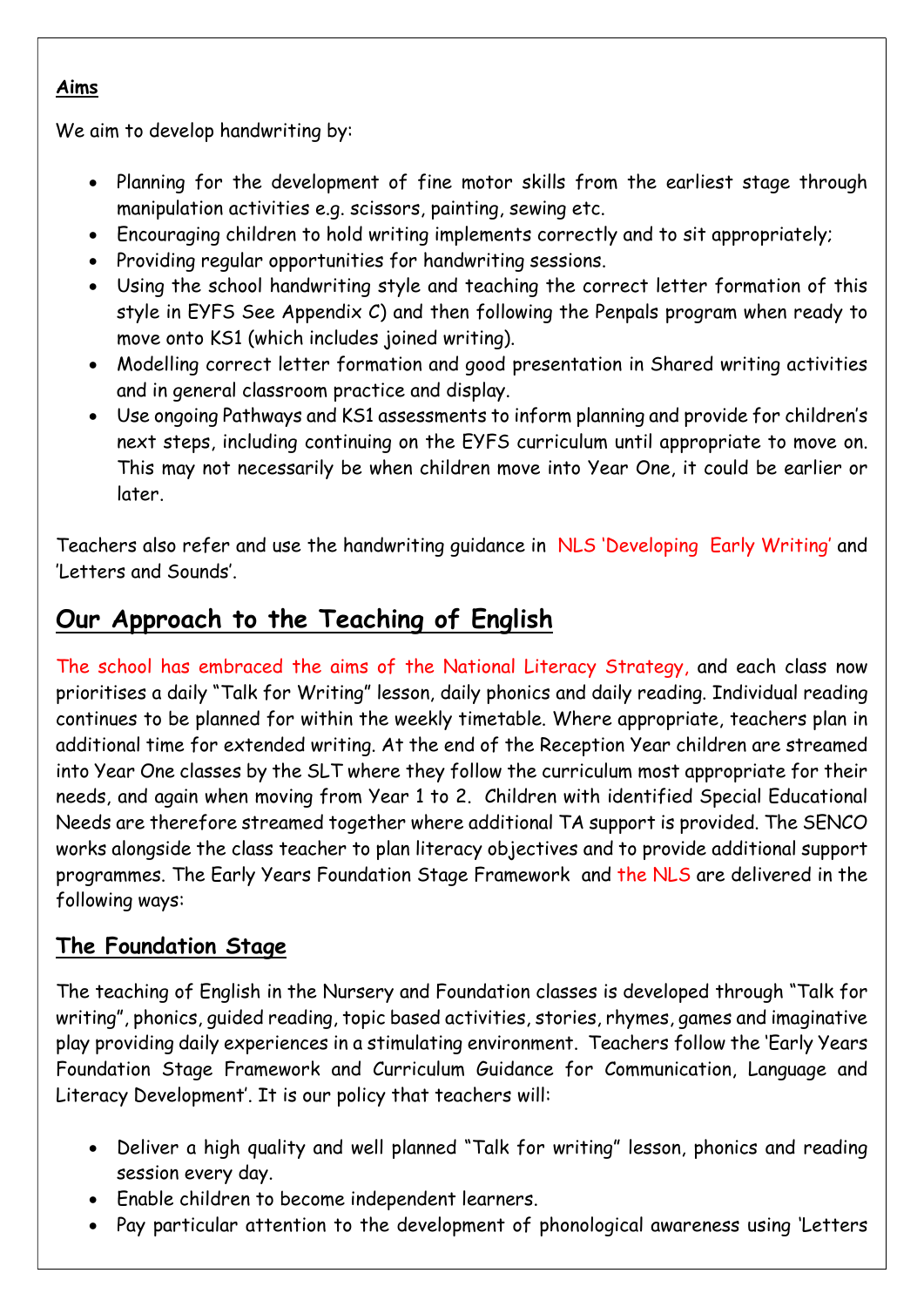and Sounds' supported with actions from the 'Jolly Phonics' scheme.

- Plan, as appropriate, directed group activities, plenary sessions and whole class activities in order to prepare children, by the end of the Foundation Stage for the dedicated KS1 literacy lesson.
- Develop children's independence and awareness of pace.
- Use a range of teaching strategies to encourage high levels of motivation and to actively engage children.
- Provide continuous provision activities to reinforce directed activities and give children time and opportunity to practice and develop new skills.

#### Key Stage 1

Children in Key Stage 1 classes are taught objectives from the NLS through a daily "Talk for writing" lesson. It is our policy that teachers will:

- Deliver a high quality and well planned "Talk for writing" lesson, phonics and reading session every day.
- Provide a balance of reading and writing activities.
- Enable children to become independent learners.
- Plan work to include a range of teaching strategies, ensuring a balance between audio, visual and kinaesthetic techniques, in order to encourage high levels of motivation and to actively engage children.
- Use effective questioning and maintain a good pace during the lesson.
- Encourage children to use appropriate literacy vocabulary.
- Provide lessons which include whole class teaching, guided and independent activities and plenary sessions.
- Ensure differentiation and plan positive, targeted support as necessary.
- Allow access to a variety of appropriate resources including ICT
- Plan with colleagues across the school to ensure consistency and progression.

#### At both Key Stages

- Use ongoing Pathways and KS1 assessments to inform planning and provide for children's next steps, including continuing on the EYFS curriculum until appropriate to move on. This may not necessarily be when children move into Year One, it could be earlier or later.
- Ensure through efficient and effective time-management that all children receive high quality teaching and learning.

## Equal Opportunities

All children have an entitlement to participate fully in English, regardless of gender, race, age or ability. English activities are differentiated carefully to take into account the needs of all children. This is achieved by task, resource, or additional adult support wherever necessary. Every effort is made to ensure that boys and girls have equal access to the curriculum, to teacher's time and attention and to the use of resources. Where assessment identifies individuals or groups that are performing at a lower level than their peers then intervention strategies will be put into place. The SENCO and the Gifted and Talented Coordinator provide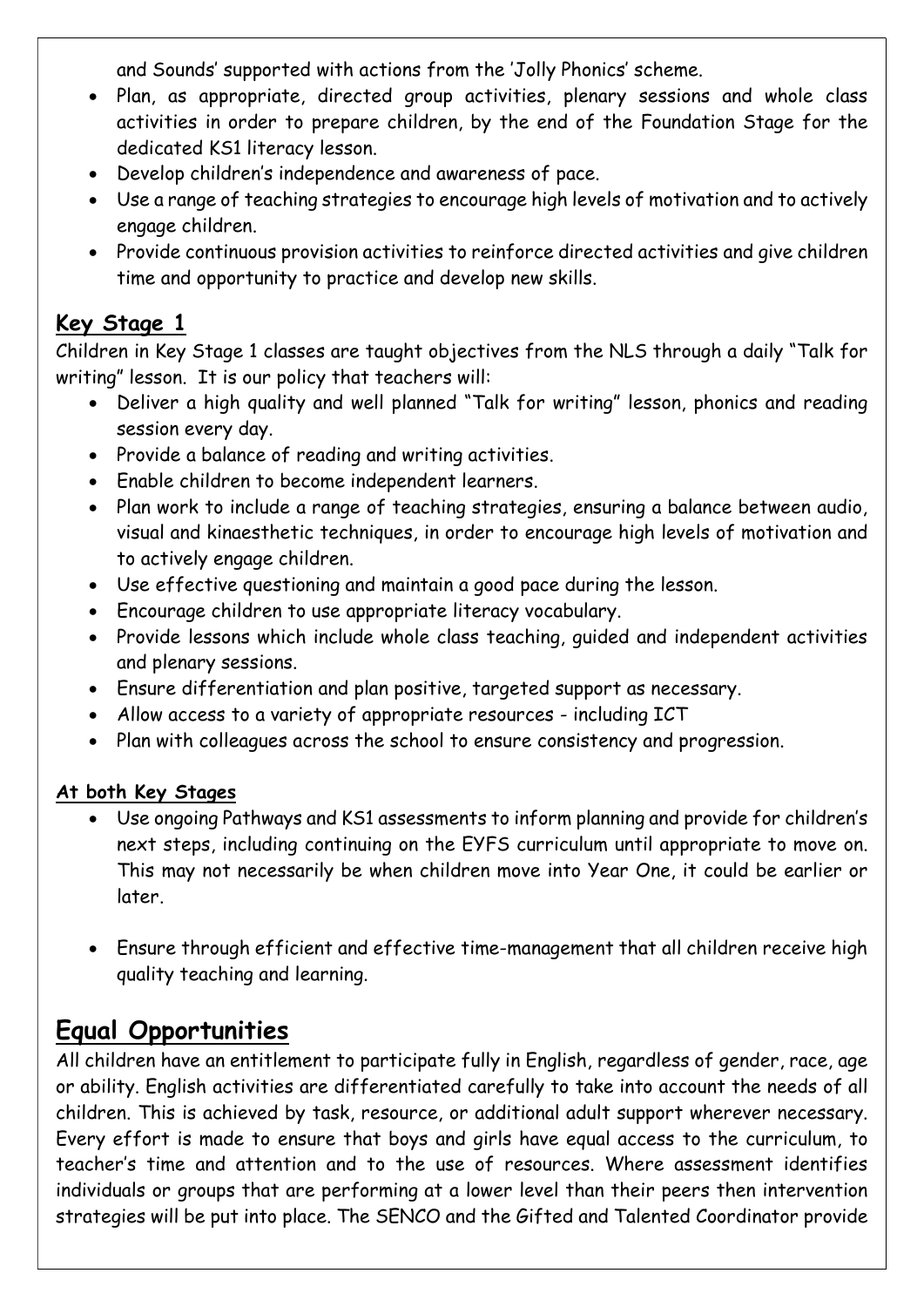additional literacy/language support both within and out of the classroom setting.

## English as an additional language (EAL)

Children whose second language is English are identified to the SENCO and other staff on admission. They are given additional support throughout their school journey, both in lessons and also throughout other less structured times of the day eg lunch and play times. STC is widely used to support EAL children alongside their peers providing them with full access to the curriculum. Further support is given depending on the individual needs of the child and their family. This may include STC vocabulary books being sent home, extra time to explain and communicate letters and procedures, resources going home or reading letters with parents.

## Spiritual Development

Pupils are given opportunities to:

- Express personal thoughts, feelings and ideas in creative writing.
- Understand human feelings (eg hopes, fears) through stories, which tell of human achievement.
- Reflect on issues raised in texts (eg relationships and moral dilemmas).
- Explore values and attitudes expressed through texts and language.
- Experience and share a sense of wonder through the beauty of language used in poetry, literature and the spoken word.

## Planning, Assessment, Recording and Reporting

#### Planning

Long term English is planned using the Hamp Nursery and Infant's school "Talk for Writing" framework, the 'Renewal of the Literacy Framework'; the 'National Literacy Strategy'; 'Speaking , Listening, Learning: working with children in Key Stages 1 and 2' and the 'Early Years Foundation Stage Framework'.

Medium Term plans are on a half- termly basis. All planning follows the "Talk for writing" framework, and should show text, sentence and word level activities. Phonics is also planned on a half termly basis, as is Speaking and listening and reading. This is all based on vigorous and continuous assessment and therefore may not be from age related expectations. Planning is adjusted where necessary to reflect pupils' progress and attainment. Planning for Literacy wherever possible provides cross-curricular links to other curriculum areas.

Short Term planning is shown in these ways:

#### The Foundation Stage

The 'Early Years Foundation Stage Framework Guidance for Communication, Language and Literacy Development' is used to identify objectives and 'next steps' working towards the Early Learning goals. Specific language and literacy activities are identified on a weekly plan and on a cross-curricular grid. A literacy timetable showing differentiation for each group is also used, and also plans for adults and the environment to facilitate the children's learning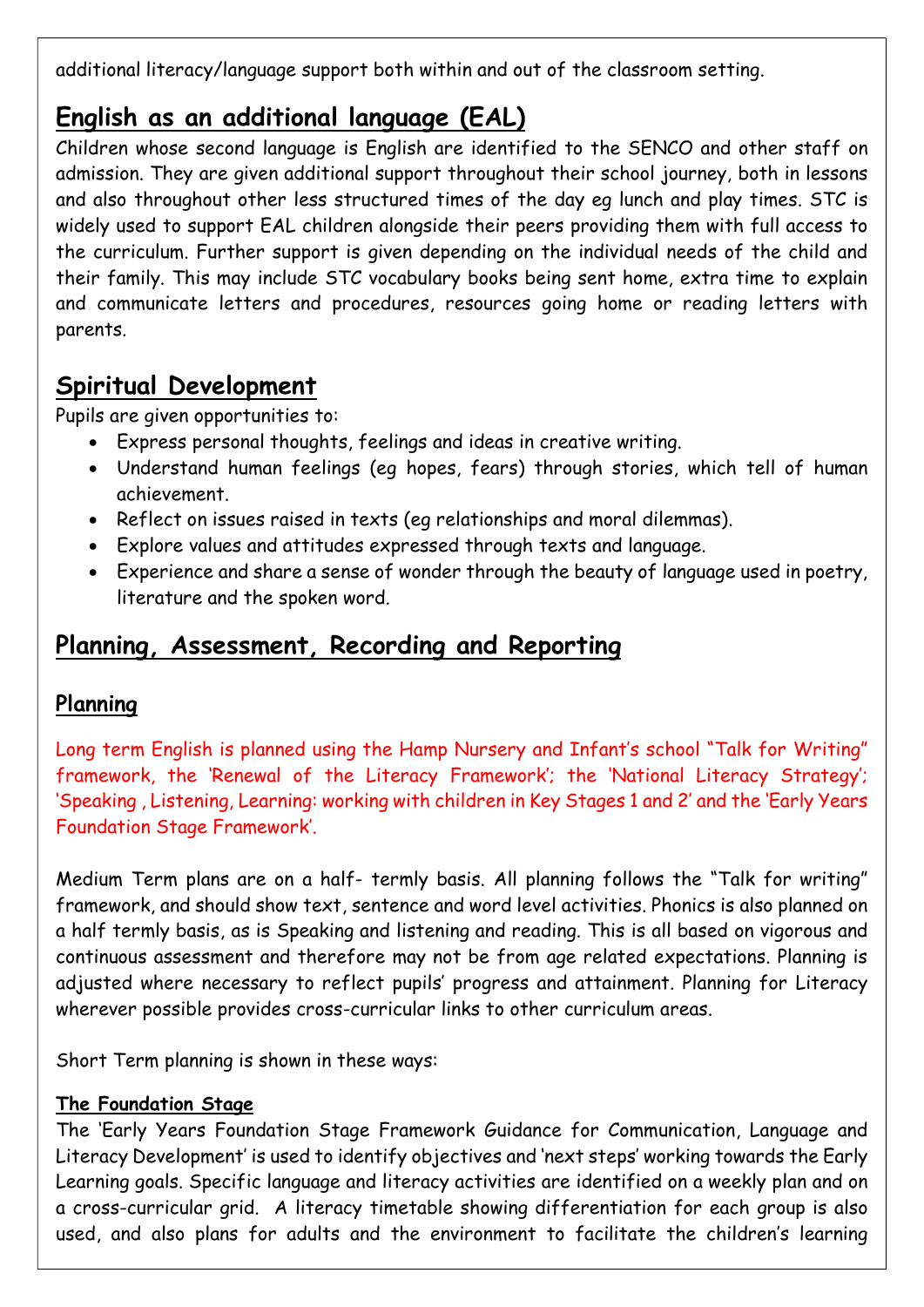.Foundation Stage teachers also use a daily (week at a time) phonics planning format to show assessment and next steps.

#### Key Stage 1

Weekly planning must include the objectives for word, sentence and text level teaching, including the teaching of phonics and spelling; speaking and listening objectives and the intended outcomes or audience. These are annotated and adjusted as necessary to reflect children's needs and to build in differentiation. Teachers use weekly timetables to show objectives and activities for each part of the literacy lesson, including how children will be grouped, differentiation, which groups the teacher will work with, how any TA support is to be used and Assessment.

At KS1 speaking and listening is also planned for in discrete blocks of work, and can be taught outside of literacy lessons. Teachers use 'Speaking, Listening, Learning: working with children in Key Stage 1 and 2' to identify objectives and activities from the four strands - Speaking, Listening , Group Discussion and Interaction and Drama. These are identified in medium and short term planning. All plans are submitted to the Head Teacher each half term. Planning is monitored termly by the Coordinator at Whole School Planning Meetings and through teacher monitoring.

#### Assessment and Recording

Assessment is integral to the learning process. Assessment is ongoing and evidence for recording and reporting purposes is gained from teacher observation; written and recorded work where necessary; The Foundation Stage Profile, Pathways booklets, KS1 assessments and Year 2 SATs. Target setting is used throughout the school and tracking data is used both by class teachers and the SLT to analyse pupil progress and inform planning. We have worked as a whole staff to revise our assessment systems. This is ongoing and assessment records are reviewed each academic year.

#### Formative Assessment

Formative assessment is carried out on a daily and weekly basis to inform future planning. It involves identifying children's progress against teaching objectives, determining what children have already achieved and moving them on to the next stage of learning. Teachers annotate their weekly plans to assess the progress of groups within the class and to highlight areas of concern for the future. Formative assessment includes:

- Teacher/TA observations and notes on individual children.
- On-going Guided Reading recording grids.
- On-going Individual Reading record cards.
- On-going checklists for high frequency words
- On-going assessment of phonics using 'Letters and Sounds' assessment materials.
- On-going assessment sheets for Speaking, Listening, Group discussion and interaction; and Drama.
- Discussion and marking of children's work.
- Next steps and Targets.
- Writing assessment books children complete one piece of writing per term which is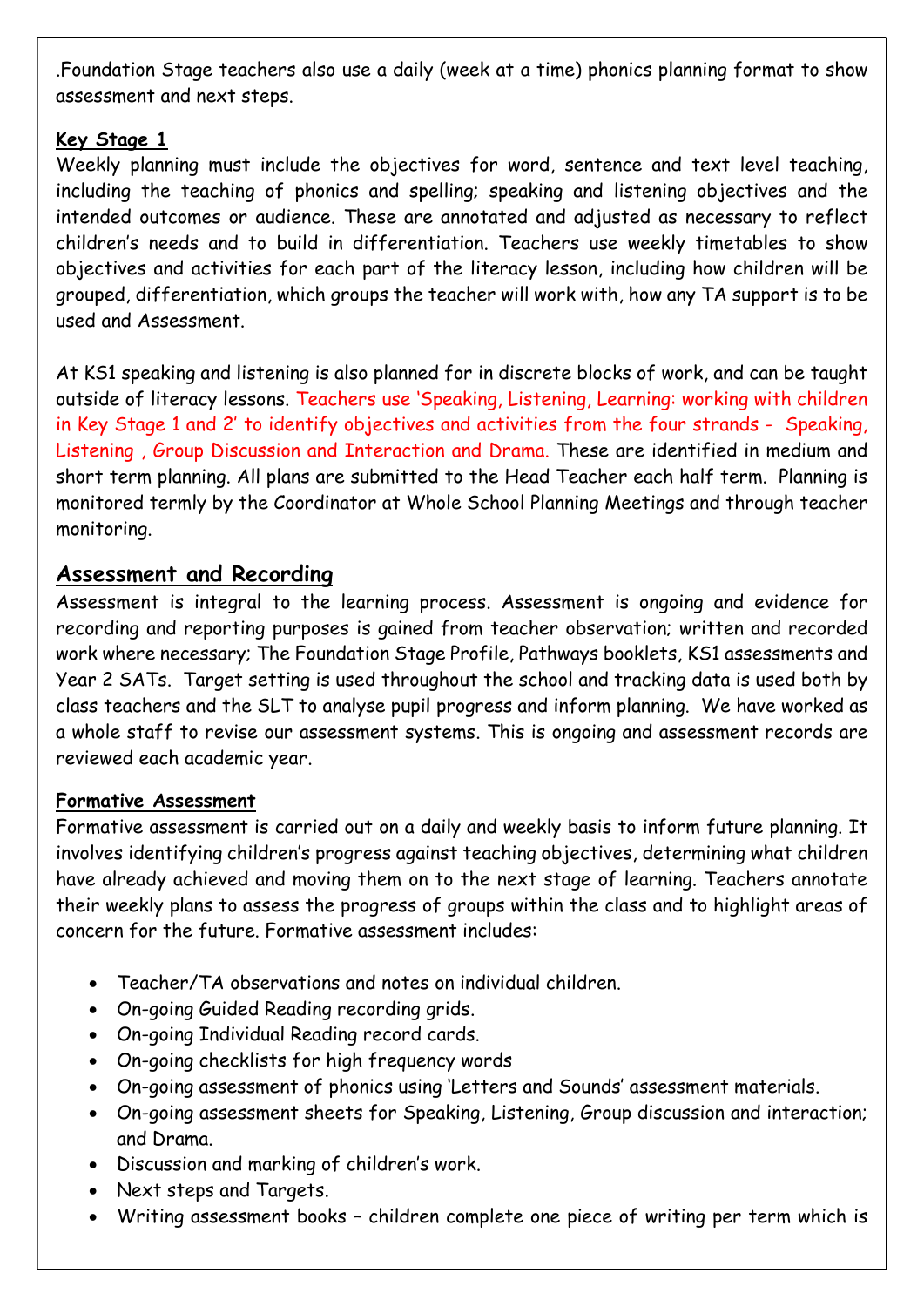assessed using the Early Years Writing assessment sheets for Foundation Stage and the writing level descriptors' at KS1.

- Foundation Stage Profile and personal 'Pathways' book.
- Home/school assessment books ( 'blue books')

#### Summative Assessments

Summative assessments are:

- Nursery and Foundation Stage pupil 'Pathways' book where children's attainment is recorded in the six areas of learning on a daily/weekly basis.
- Foundation Stage Profile completed on entry to school in the first half-term and then at the end of each subsequent half-term.
- Nursery and Foundation stage tracking which identifies which month band pupils have achieved, at the end of each term.
- KS1 assessments (Literacy, Numeracy and Science)
- Year 2 SATs results.
- High frequency word record.
- 'Letters and Sounds' assessment sheets.
- Individual literacy objective recording sheets.
- Termly levels for Literacy from which targets are set

#### Recording

Details of formative assessments are kept in planning and assessment files by class teachers. Group files are also kept in classrooms where both formative and summative assessments and recording sheets are kept. Details of summative assessments are kept by the Literacy Coordinator and head teacher. Pupil Progress meetings are held termly, to discuss and analyse progress.

#### Data Analysis

Half termly and termly assessments are recorded on appropriate tracking sheets. Teachers in consultation with the Coordinator and with the Head use this information to plan next steps for children and for discussion at Pupil Progress meetings.

#### Reporting to Parents

Parents have an opportunity each term, to meet with staff in order to discuss children's literacy and language development and to see the children's work. Reception teachers share the Foundation Stage Profile and personal 'Pathways' books with parents at these meetings and their discussions are recorded in the 'Pathways' book. At the end of the Reception year, parents receive a report based on their child's profile and are invited to discuss their child's progress with the class teacher. At KS1, parents receive an annual written report at the end of each school year. This includes details of their children's progress and areas for future development. At the end of Year 2 National Curriculum levels are reported. Parents receive informal or verbal feedback as to their child's progress in Literacy and are always welcome to talk to teachers throughout the year if they have any specific concerns or questions.

Home/school books ('blue books') are sent home once each half term to show what every child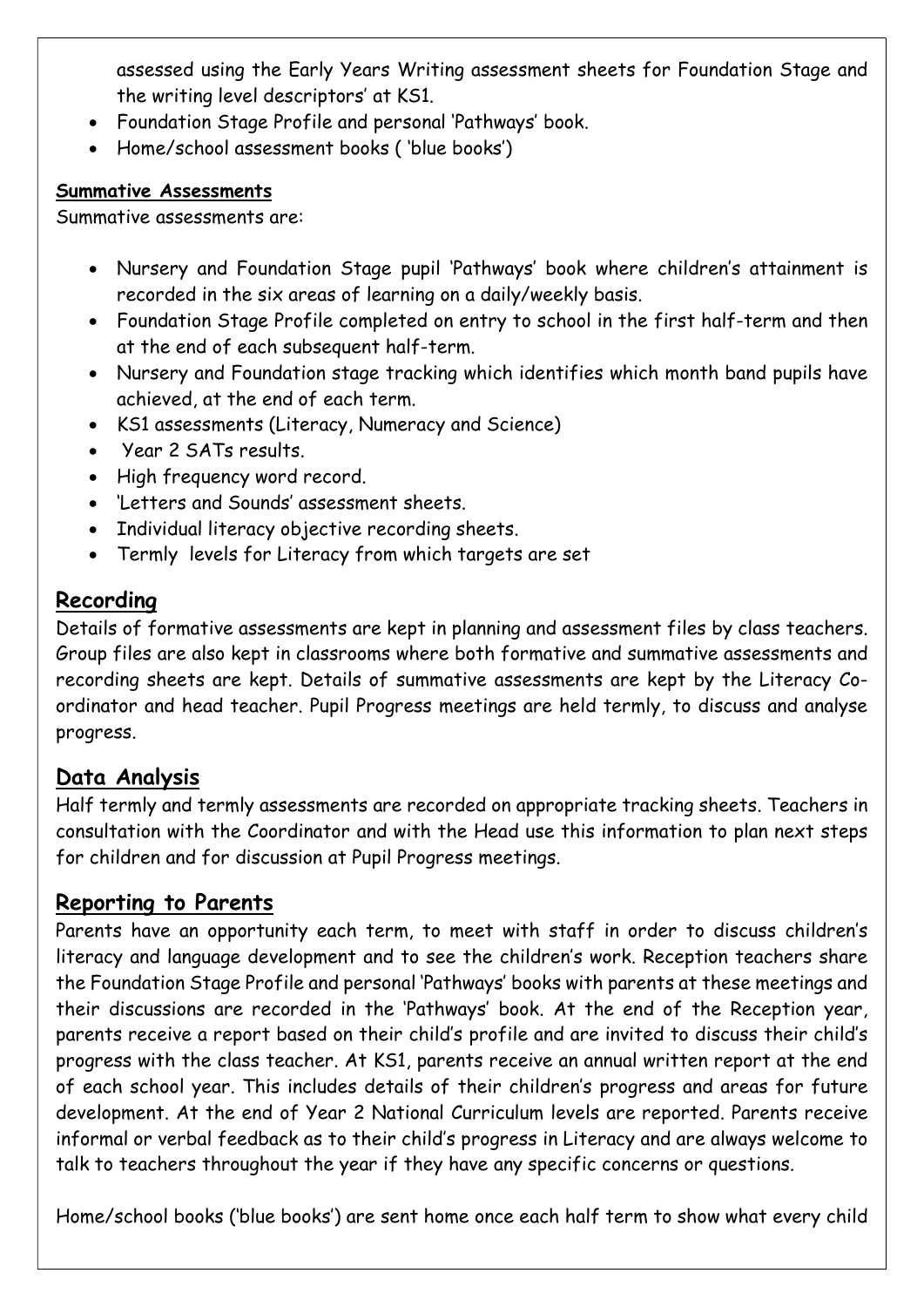has been working on. Work is annotated and levelled to show the child's attainment and achievements. Parents are asked to comment on their child's work and to inform teachers of their child's interests outside school.

Homework activities are provided to support and reinforce work which children have undertaken at school. These activities provide valuable links between home and school and give parents the opportunity to support and monitor their child's learning. Individual reading practice and the 'Share-a-Book' Scheme also form part of regular homework.

Further details of assessment, recording and reporting are included in our School Assessment Policy.

### Monitoring and Evaluation

In order to monitor standards and progress the following systems are in place:

- The Literacy Coordinator, as part of an ongoing monitoring program, as identified by the SLT/SDP observes practice in each class. A focus for lesson observations is agreed. Oral and written feedback is given in order to promote good teaching and learning, and therefore raise standards. Copies of lesson observation notes are kept in the Coordinators' file, and fed back to the Head.
- Staff meet during the year to scrutinize and level writing across the school. After completion of the KS1 SATs, teachers moderate the writing before final levels are decided.
- KS1 and optional QCA test results are analysed by the Literacy Coordinator and Assessment Coordinator. Errors and common difficulties, differences according to gender or class groups and children performing below or above their targets can be identified and appropriate action taken.
- Children identified as having additional educational needs are assessed regularly by the class teacher, SENCO and the Gifted and Talented Coordinator and steps are taken to provide the necessary additional support.
- Regular feedback is given to the Governing Body.
- Literacy issues are included in the School Development Plan.

## The Role of the Coordinator and Staff Development

The Literacy Coordinator is responsible, with the Head Teacher, for the monitoring of standards of literacy within the school.

The Literacy Coordinator:

- Identifies staff development needs and arranges In-Service training.
- Shares expertise.
- Ensures that resources are available and appropriately deployed.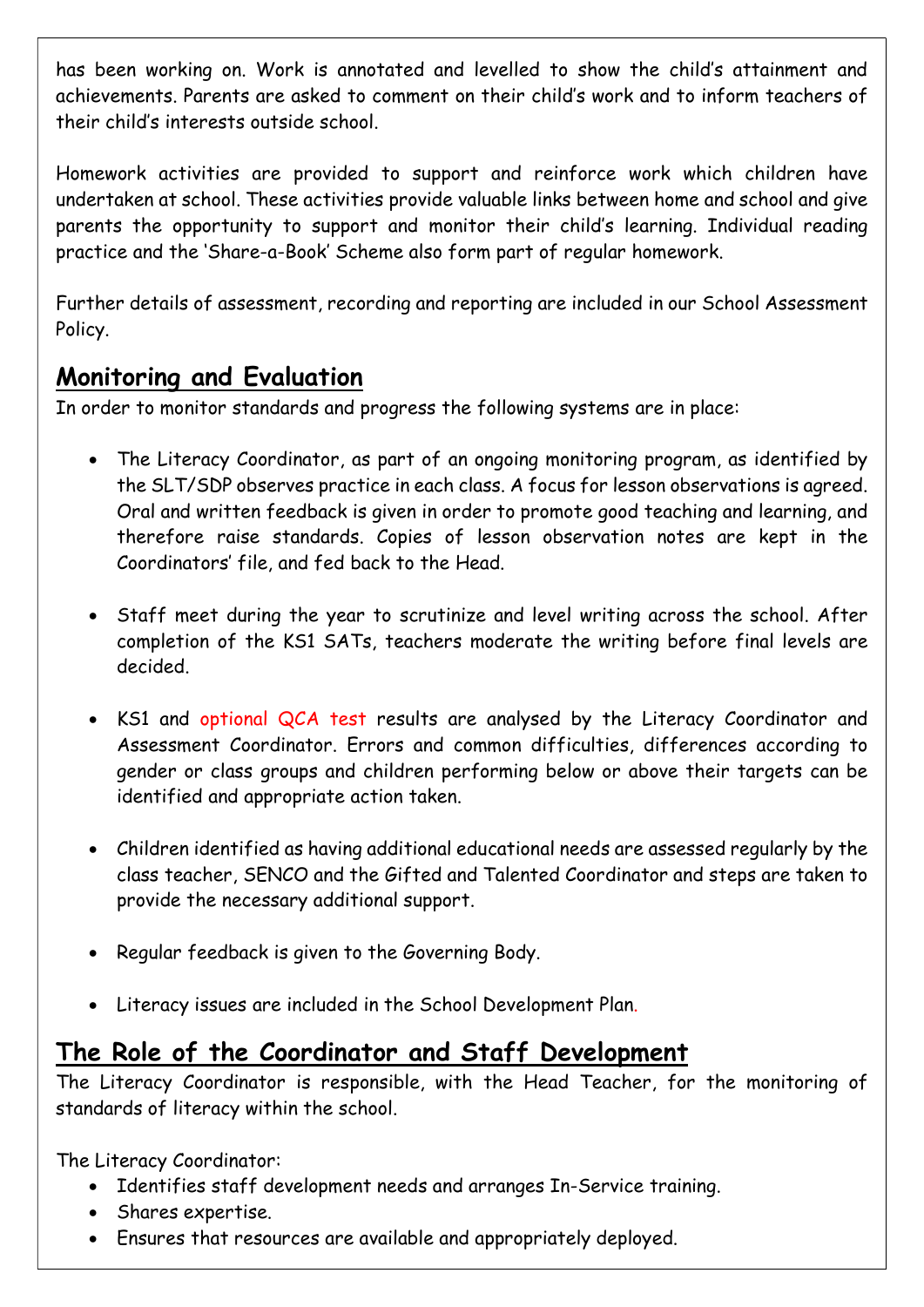- Monitors lessons through observations and feedback.
- Analyses pupil data where appropriate alongside the Assessment Coordinator.
- Keeps abreast of relevant publications and information relating to the subject.
- Organises induction of new staff.
- Liaises with outside agencies ie county advisors, librarians etc.

### Resources

The Literacy Coordinator, in consultation with colleagues, is responsible for ordering, costing and the allocation of resources to support the teaching of English. English is funded from within the school budget each year and respective Standards Funds granted centrally. Additional fund-raising is achieved through annual sponsored events.

Resources are stored in individual classrooms and held centrally in the School's Resources Room and Literacy Cupboard. Each class has the basic equipment and materials to deliver most aspects of the curriculum. Teachers often swap and share classroom resources to provide pupils with wider experiences. The school uses Resources 4 Learning, the county's school library service in order to supplement and extend the school's range of fiction and non-fiction materials. The service is also able to loan additional audio-visual resources for the teaching of English.

General classroom resources include:

- Individual reading books levelled according to 'Book Bands for Guided Reading' and Phonological Level.
- A "storytelling" area.
- A "Talk for writing" role-play area, and resources.
- A Reading or book corner.
- A varied and interesting range of texts (updated and changed regularly to link with topic teaching).
- A selection of alphabet resources; pictionaries and dictionaries as appropriate to age group.
- A range of phonic and spelling equipment as appropriate to age group.
- Word banks for the first 45 high frequency words.
- Listening centres; tape/CD players; access to television, video and DVD players;
- Large and small whiteboards.
- A range of games and activities to develop speaking and listening; reading and writing as appropriate to age group.
- Computers, appropriate software, including the Somerset Literacy Grids, and access to the internet.
- Interactive Whiteboards.
- A variety of mark-making tools and equipment.
- Examples of different forms of writing books, posters, labels, captions, computer print.

Centrally stored resources include:

- Reading Scheme materials.
- Teachers handbooks and publications linked to the National Literacy Strategy and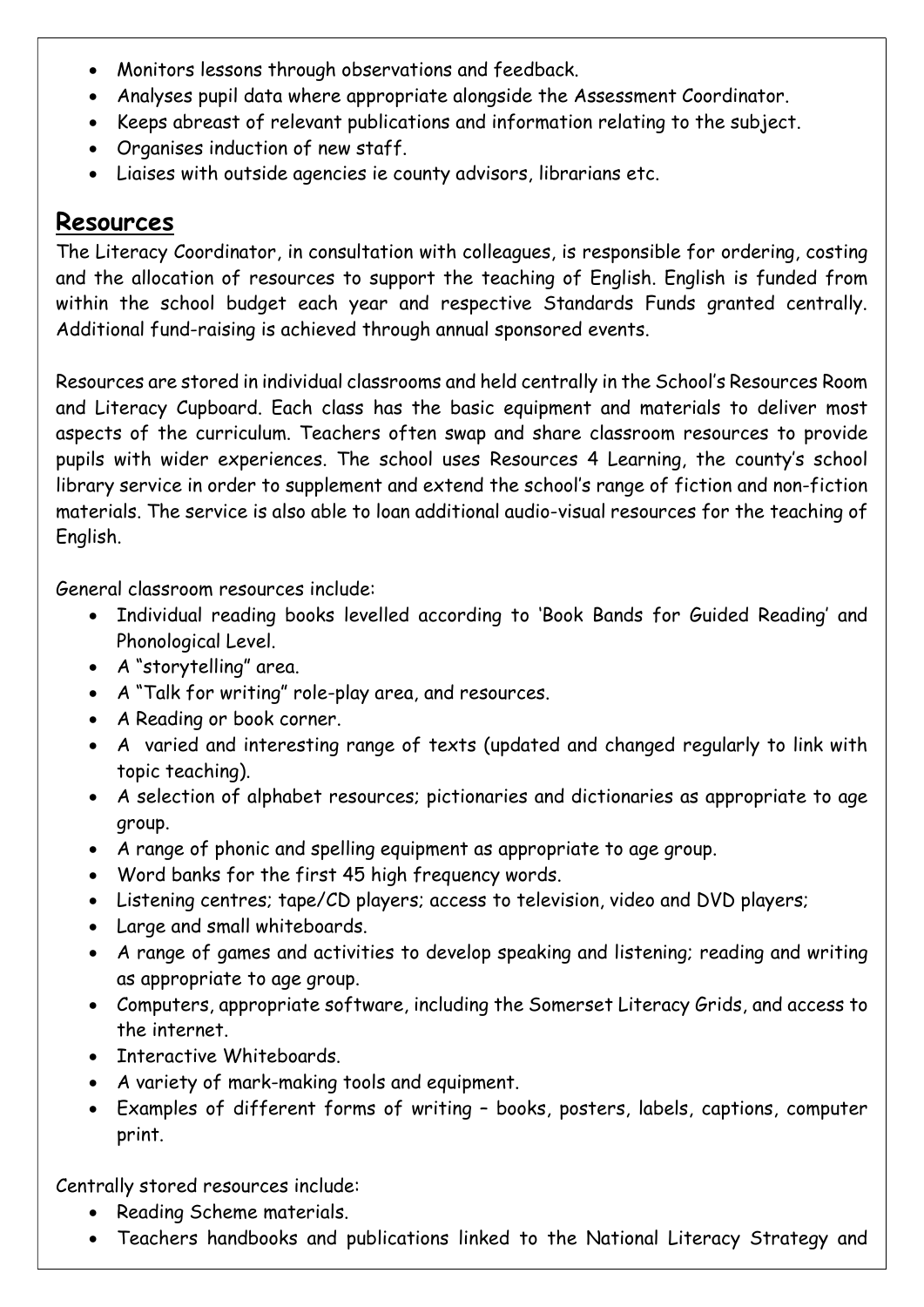teaching of English.

- A collection of taped stories and some story videos.
- BBC 'Words and Pictures' videos, handbooks and posters.
- A selection of posters demonstrating a range of texts collected from 'Child Education' magazine.
- Materials from the 'Jolly Phonics' scheme.
- A collection of Sunshine Reading Scheme materials for use in literacy lessons: including big books, plays and sets of guided reading books.
- A collection of fiction including real books, traditional tales and texts to teach specific genres in big book format and in guided reading sets.
- A selection of non-fiction big book and guided reading sets/posters covering a wide range of curriculum subjects.
- A collection of poetry and rhyme anthologies, alphabet books and pictionaries in big book format and guided reading sets.

The main publications used in the teaching of English are:

- The Primary National Literacy Strategy and PLS Medium Term Planning Units
- QCA The Foundation Stage Curriculum Guidance
- QCA Speaking, Listening, Learning: working with Children in Key Stages 1 and 2
- Letters and Sounds: Principles and Practice of High Quality Phonics
- NLS Developing Early Writing
- PLS 'Support for Spelling' and 'No Nonsense Spelling'.
- 'Book Bands for Guided Reading'
- Rigby Rocket Reading Scheme materials
- NLS Developing Early Writing
- 'Talk for Writing' books by Pie Corbett.

## Review

This policy will be reviewed annually by the Literacy Coordinator following discussions with the Head Teacher and colleagues. Amendments will be presented to the whole staff before implementation.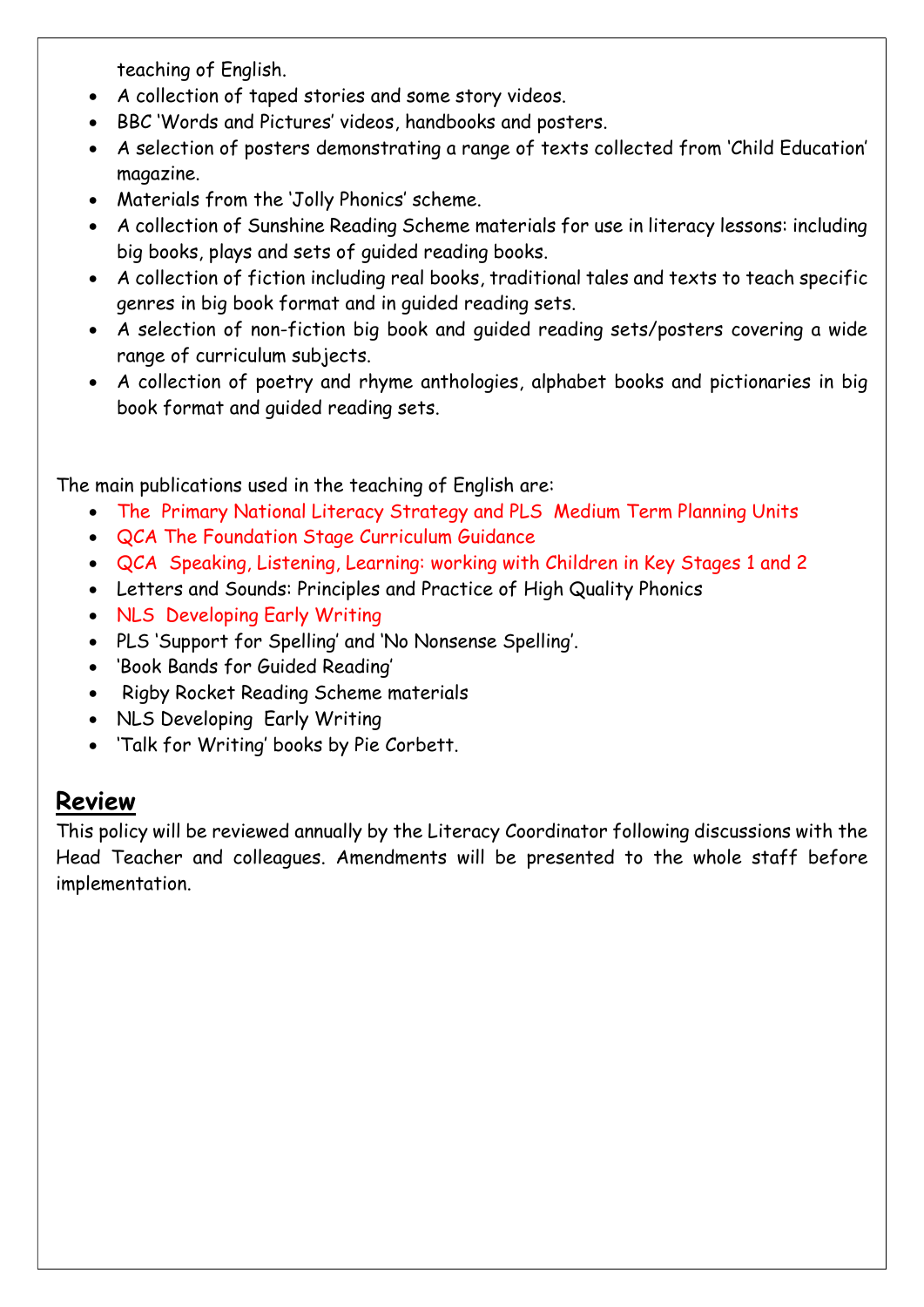Literacy subject leader : Kimberley Hague September 2020.

#### Appendix A

#### Share-a-book

We operate the 'Share-a-Book' Scheme in order to expose children to a larger range of texts and to widen their experience. At the same time, we hope to encourage parents to help their children develop their reading independence and give them opportunities to enjoy their child's choice of text and to support them in obtaining both meaning and enjoyment from a variety of reading material.

Parents are encouraged to join the 'Share-a-Book' Scheme in the first term of their child's reception year. Nursery pupils/parents are invited to join the scheme when it is felt appropriate by the Nursery staff. An initial meeting with parents introduces the scheme and allows the teacher to explain how the Share-a-Book scheme will operate. Parents who wish to join the scheme are asked to sign a consent form agreeing to read with their children and to replace lost or damaged books.

#### Implementation

 Each classroom is equipped with a selection of texts in a clearly marked 'Share-a-Book' box.

This collection belongs to the school and is regularly updated with new material bought from the English Budget and fund raising activities. Teachers should regularly check and maintain books. Teachers should keep a list of book titles and prices, so they can be replaced if necessary by parents.

Pupils take turns to choose a Share-a-Book on alternate weeks (alternating with the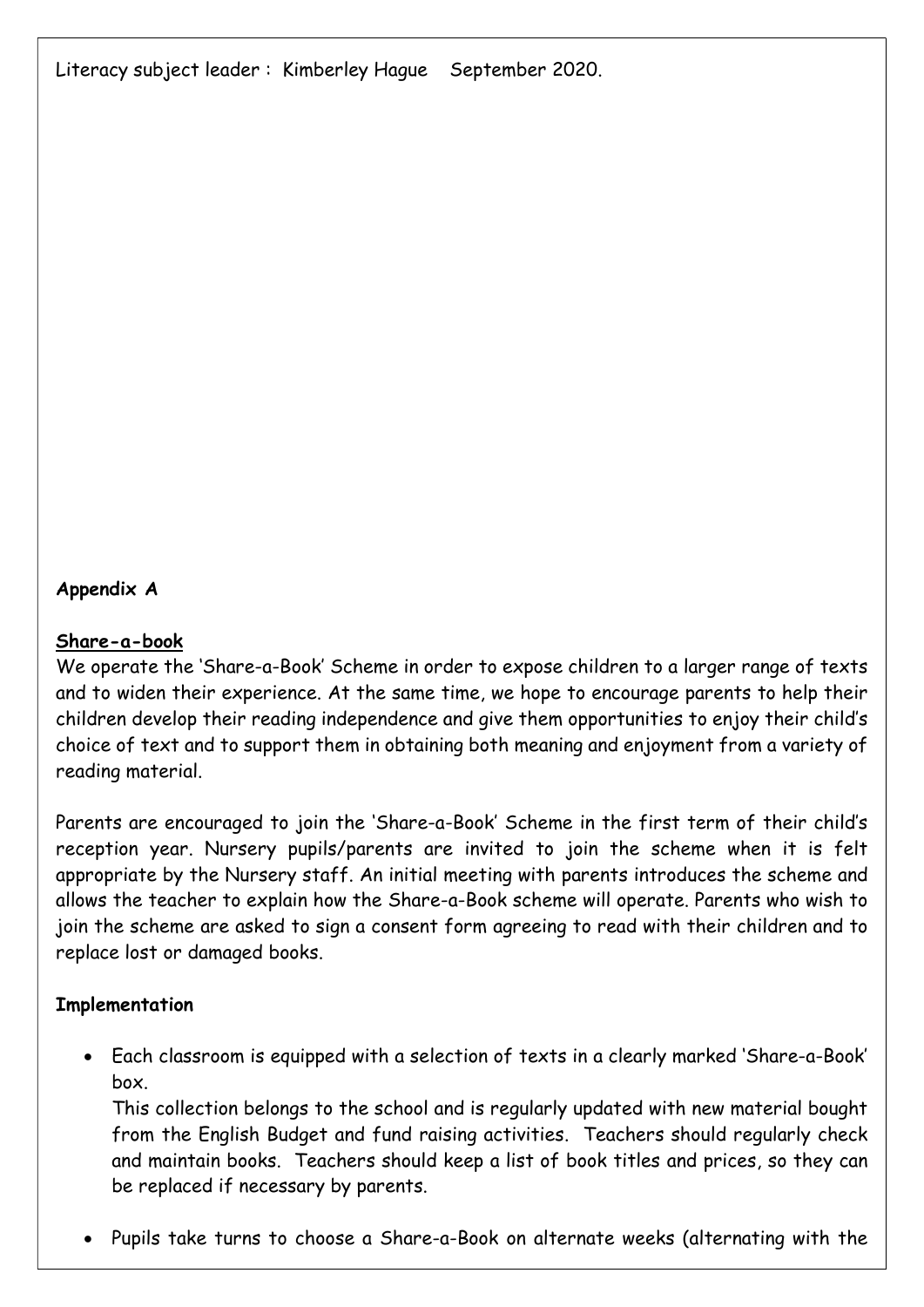Maths 'Share-a-Game' Scheme). Pupils are usually organized in 4 / 5 small groups who have designated days for changing their Share-a-Book. A list is posted on the classroom door, or the day written on the child's Share-a-book diary in order to inform parents on which day their child's group will need to return their Share-a-Book.

- Pupils are provided with a Share-a-Book Diary. The teacher/LSA records the title of the book chosen and the date and encourages pupils to draw or write (as appropriate) about the story/text, at home, after sharing it with an adult. There is space on each diary for the parent to make comments about their child's reading enjoyment and development. Pupils are encouraged to express opinions about what they have read and can also add comments on the diary page.
- Where appropriate the Teacher or LSA may make a note in the diary on how the text might be shared with children in order to develop specific reading strategies.
- Books and diaries must be returned in to bag provided on a weekly basis. On return, pupils are encouraged to discuss their book choice and their diaries with an adult – often the LSA, who can also check texts for damage before they are borrowed again.
- If books are lost or damaged, parents must be asked to pay the full replacement value or provide a replacement book to the same value.
- Teachers can swap Share-a-Book collections to provide extra reading material for their classes.

#### Appendix B

#### Individual Reading

As a school we feel it is important to continue children's reading development on an individual basis. Individual reading builds on strengths and weaknesses identified in Shared and Guided reading sessions. Similarly, information recorded about an individual's progress can be developed and extended during Shared and Guided reading lessons. Teachers plan for children to read individually, at least once a week, usually twice a week, with either the teacher or the LSA. Books and high frequency words are changed regularly and parents are asked to hear their children read at home as often as possible. Individual reading books are levelled according to 'Book Bands for Guided Reading' and Phonological Level.

#### **Implementation**

Each classroom is well stocked with books from the Heineman 'Sunshine' and 'Rigby Rocket' reading Schemes which provide a range of texts, appropriate to age-range, and good support materials. These schemes are levelled into colour coded sets in line with 'Book Bands for Guided Reading', which follow the National Curriculum reading levels. These have recently been sorted by phonic level by SLT and Literacy Lead.

Children in Foundation Stage begin to practise their pre-reading skills by taking home a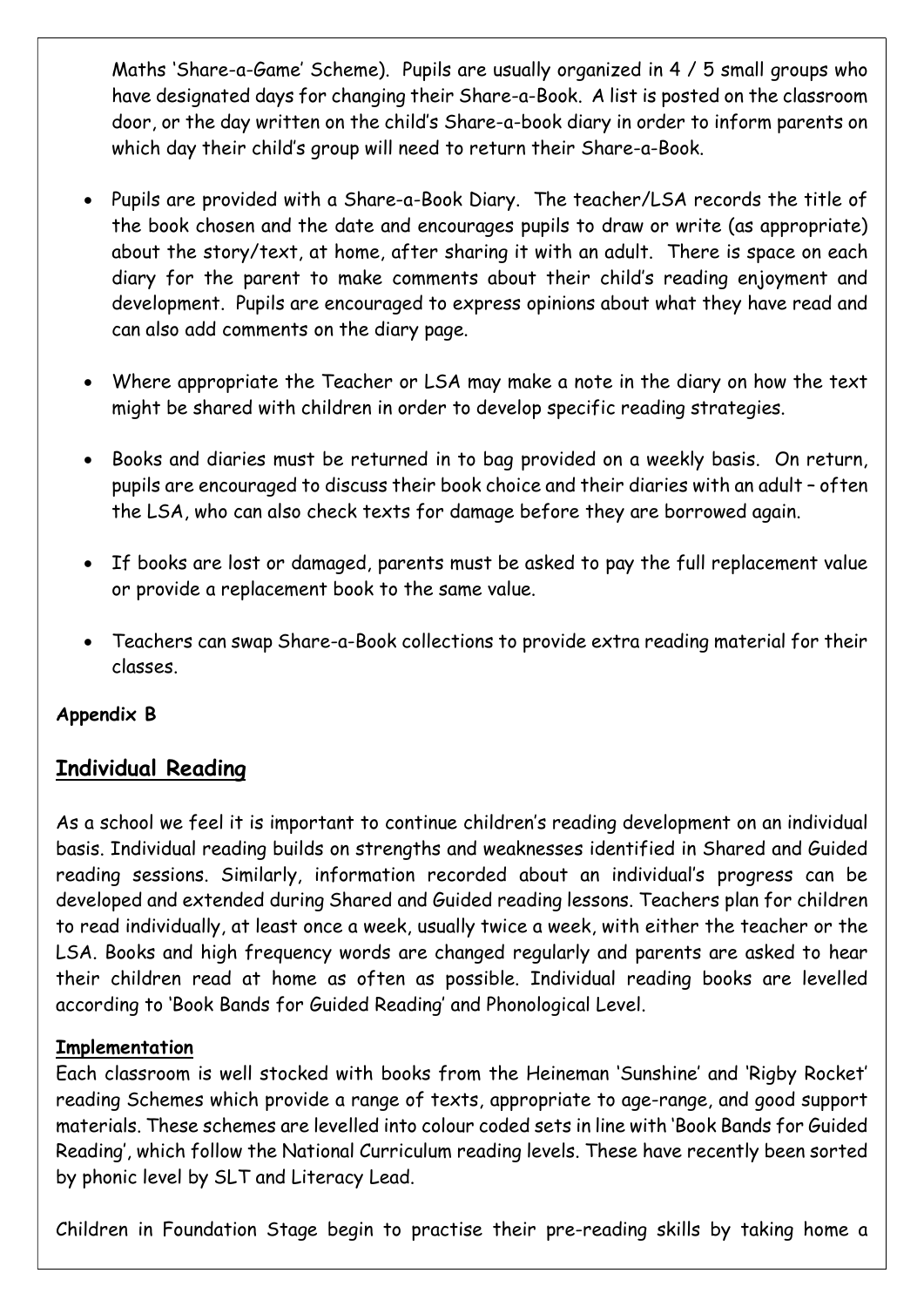language game to share with parents. They also practise some of the simpler high-frequency words and as they begin to recognise these words and demonstrate an understanding/enthusiasm for print they are introduced to the emergent levels of the banded reading materials. Nursery children may be asked to practise individual reading materials in the Summer Term, if felt appropriate by Nursery Staff.

Throughout the school individual reading books are sent home on a daily basis for children to read with their parents. Where appropriate a marker card showing the pages to read is included with the book and also allows for teachers to comment on pupils reading progress. High frequency words are also sent home to help in the development of word recognition. Pupils work through the word banks (the first 45 high frequency words identified in the National Literacy Framework) displayed in all classrooms and then progress to learn the further high frequency words for Years 1 and 2.

Children continue on the banded reading materials progressing through the Emergent Levels (pink and red) to Level 1 (yellow, blue and green) and Level 2 (orange, turquoise, purple, gold, white and lime.) Children who complete the banded materials are reading fluently and confidently and can proceed to read a collection of real books such as 'Happy Families' series, 'Banana Books', 'Cartwheels', 'I can Read ....' series and a selection of paperback novels housed centrally in the school library. Children with additional educational needs are supported by the SENCO.

#### Class Reading Record Book

Recording of individual reading will be kept in an easily recognisable book. Each entry will be dated and will show the one to one reading experience that a child has had during each week. The record should also show (in red) if a child has been absent or has forgotten his book/words.

#### Pupil Reading Cards

#### Type A

This card is made from thick card and is stored centrally in the classroom. It is strong enough to be used by children. Children's names should be printed clearly on the top and the books that they read should be printed so that children can use the cards too.

The card is ruled with space for date; title and level/colour band of book; and teacher's comment. As a child finishes reading, comments can be recorded about their development and the level and title of the new book can then be written down. High frequency words which are given to the child to practise should also be recorded on the card. When recording page numbers on cards, the card should be marked with the number of the last page that the child has read, i.e. P1 - 6 (the child has read up to and including page 6).

If the child needs to re-read, this can be marked on the comment column and if the pupil is ready to continue it can be marked  $P1 - 6$   $\Box$  7.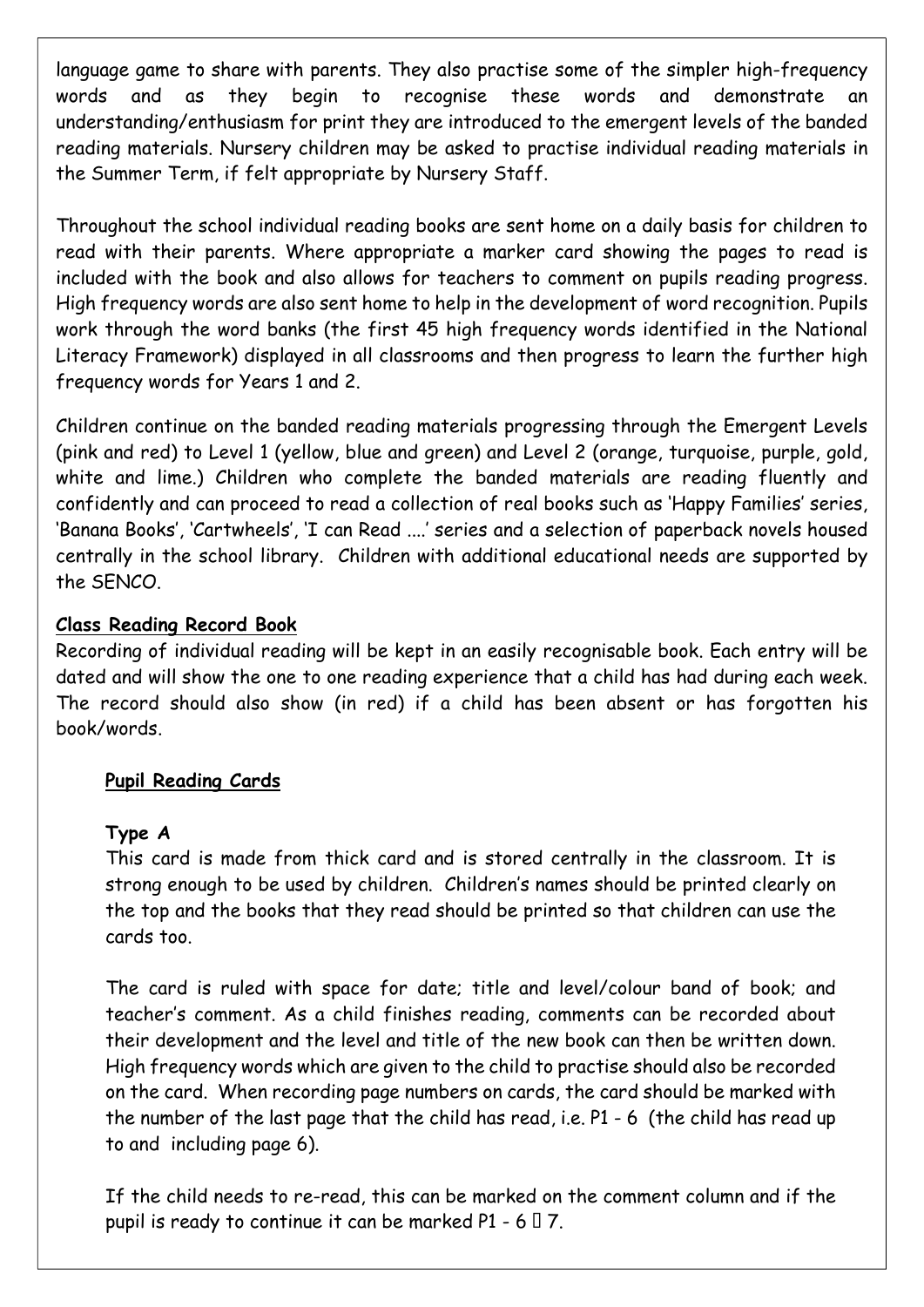As the child moves on to a book which is not read at one sitting an individual book mark can be slipped into the book so that parents can see easily which parts they need to practise and comments can be added.

When cards are complete they should be transferred to a child's individual records and will be forwarded to the child's next teacher.

#### Type B

The child has an individual bookmark with their name printed on it which is taken home with the reading book. The teacher records information onto larger cards which are kept in the Reading Record file in the classroom. When these are complete or at the end of each year these cards are transferred to the child's individual records and will be forwarded to their next teacher/school.

The individual reading record can be used alongside the Guided Reading Target/Record Sheets

in order to develop an overall picture of a child's reading attainment. They will enable teachers to assess and plan future strategies for reading development and independence.

Appendix C

#### Handwriting Style and Formation

Lower case

 $a$  b c d e f  $g$ h i ij k II m n  $\mathcal{S}$  $\mathbf{y}^{\prime}$  x w  $\mathbf{v}$ Capital letters